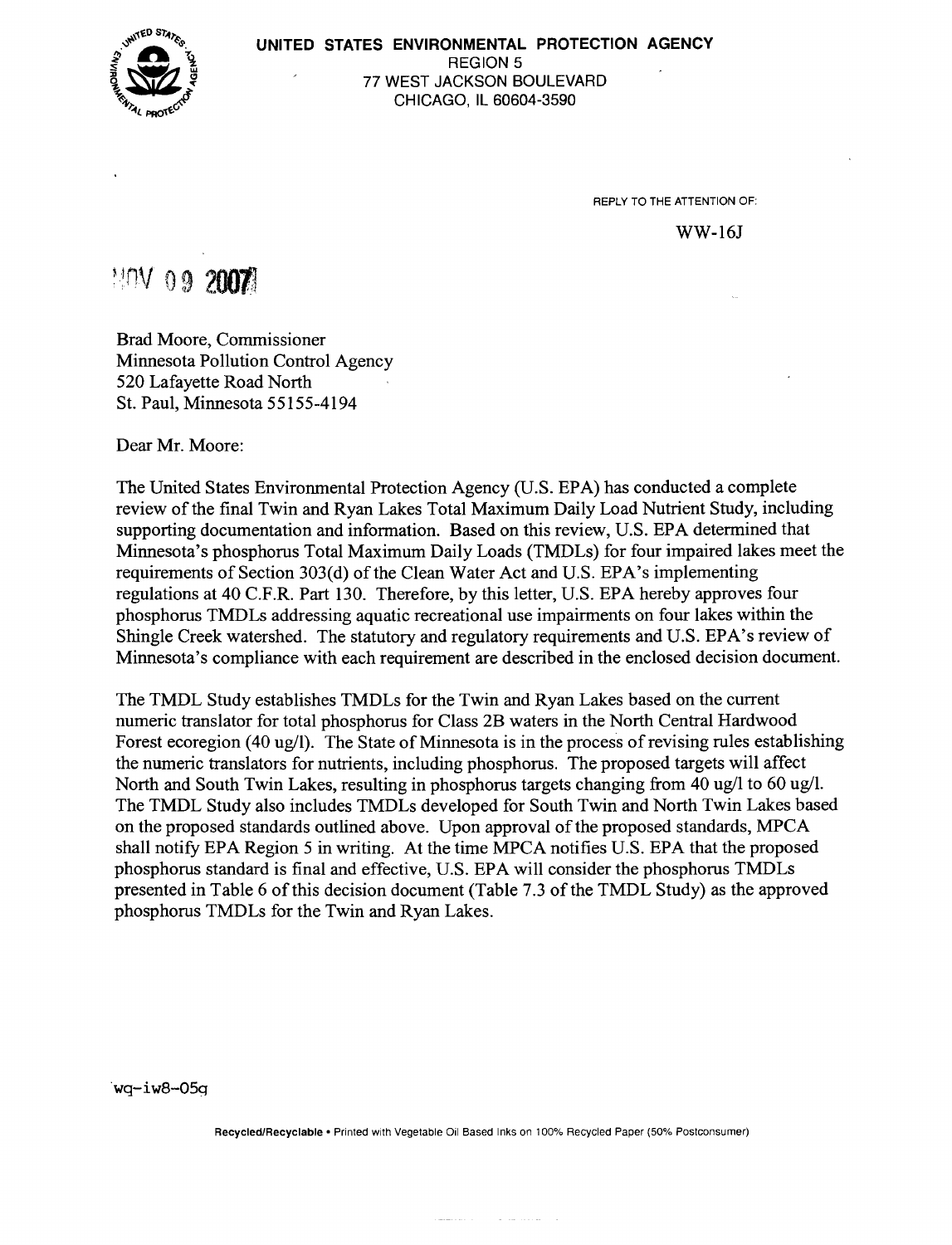$\frac{1}{2} \sum_{i=1}^n \frac{1}{2} \sum_{j=1}^n \frac{1}{2} \sum_{j=1}^n \frac{1}{2} \sum_{j=1}^n \frac{1}{2} \sum_{j=1}^n \frac{1}{2} \sum_{j=1}^n \frac{1}{2} \sum_{j=1}^n \frac{1}{2} \sum_{j=1}^n \frac{1}{2} \sum_{j=1}^n \frac{1}{2} \sum_{j=1}^n \frac{1}{2} \sum_{j=1}^n \frac{1}{2} \sum_{j=1}^n \frac{1}{2} \sum_{j=1}^n \frac{1}{2} \sum_{j=$ 

 $\mathcal{L}(\mathcal{L}(\mathcal{L}))$  and  $\mathcal{L}(\mathcal{L}(\mathcal{L}))$  . The contribution of  $\mathcal{L}(\mathcal{L}(\mathcal{L}))$  is a set of  $\mathcal{L}(\mathcal{L})$ 

 $\mathcal{L}^{\text{max}}_{\text{max}}$  , where  $\mathcal{L}^{\text{max}}_{\text{max}}$ 

 $\label{eq:2.1} \frac{1}{\|x\|^{2}}\leq \frac{1}{\|x\|^{2}}\leq \frac{1}{\|x\|^{2}}\leq \frac{1}{\|x\|^{2}}\leq \frac{1}{\|x\|^{2}}\leq \frac{1}{\|x\|^{2}}\leq \frac{1}{\|x\|^{2}}\leq \frac{1}{\|x\|^{2}}\leq \frac{1}{\|x\|^{2}}\leq \frac{1}{\|x\|^{2}}\leq \frac{1}{\|x\|^{2}}\leq \frac{1}{\|x\|^{2}}\leq \frac{1}{\|x\|^{2}}\leq \frac{$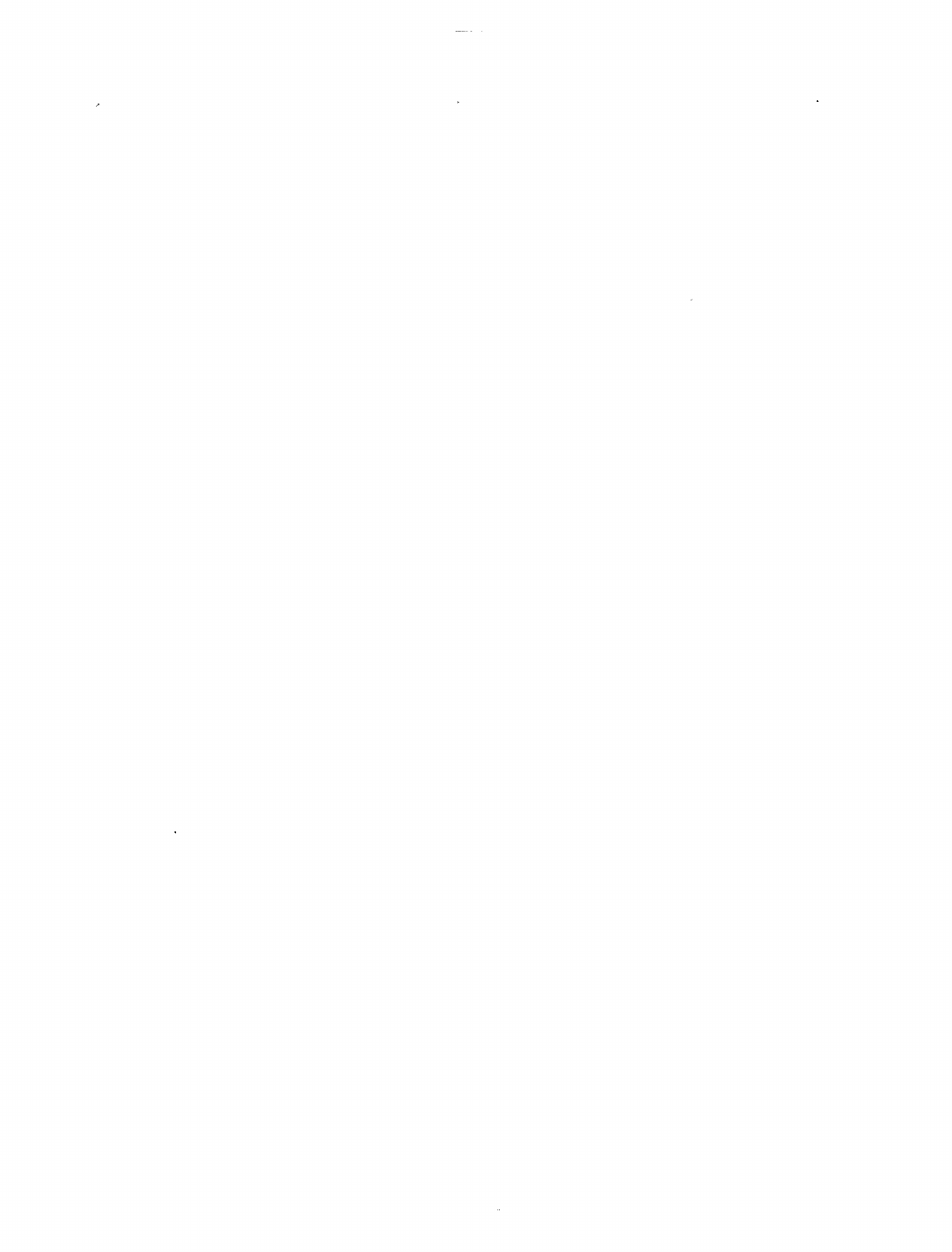We appreciate your hard work in this area and the submittal of the TMDLs as required. If you have any questions, please contact Kevin Pierard, Chief of the Watersheds and Wetlands Branch, at 312-886-4448.

 $\lambda$ 

 $\sim$ 

 $\lambda$ 

Sincerely yours, Robert D. Tolpa

Acting Director, Water Division

Enclosure

J.

cc: JeffRisberg, MPCA Dave L. Johnson, MPCA Tim Larson, MPCA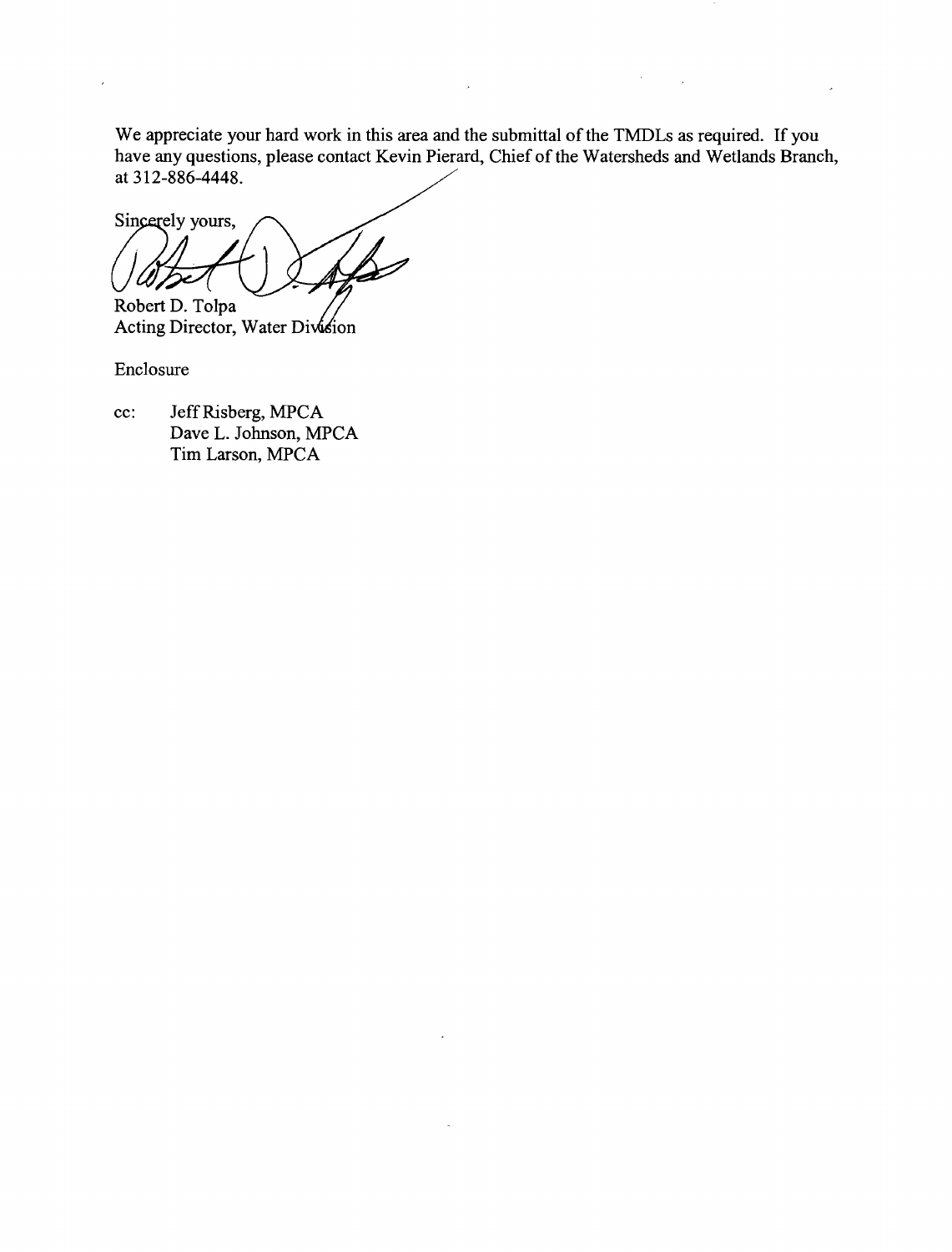$\label{eq:2.1} \mu_{\rm eff} = \frac{1}{2} \frac{1}{\sinh \theta} \left( \frac{1}{\sin \theta} \right) \left( \frac{1}{\sin \theta} \right) \left( \frac{1}{\sin \theta} \right) \left( \frac{1}{\sin \theta} \right) \left( \frac{1}{\sin \theta} \right) \left( \frac{1}{\sin \theta} \right) \left( \frac{1}{\sin \theta} \right) \left( \frac{1}{\sin \theta} \right) \left( \frac{1}{\sin \theta} \right) \left( \frac{1}{\sin \theta} \right) \left( \frac{1}{\sin \theta} \right) \left( \frac{1}{\$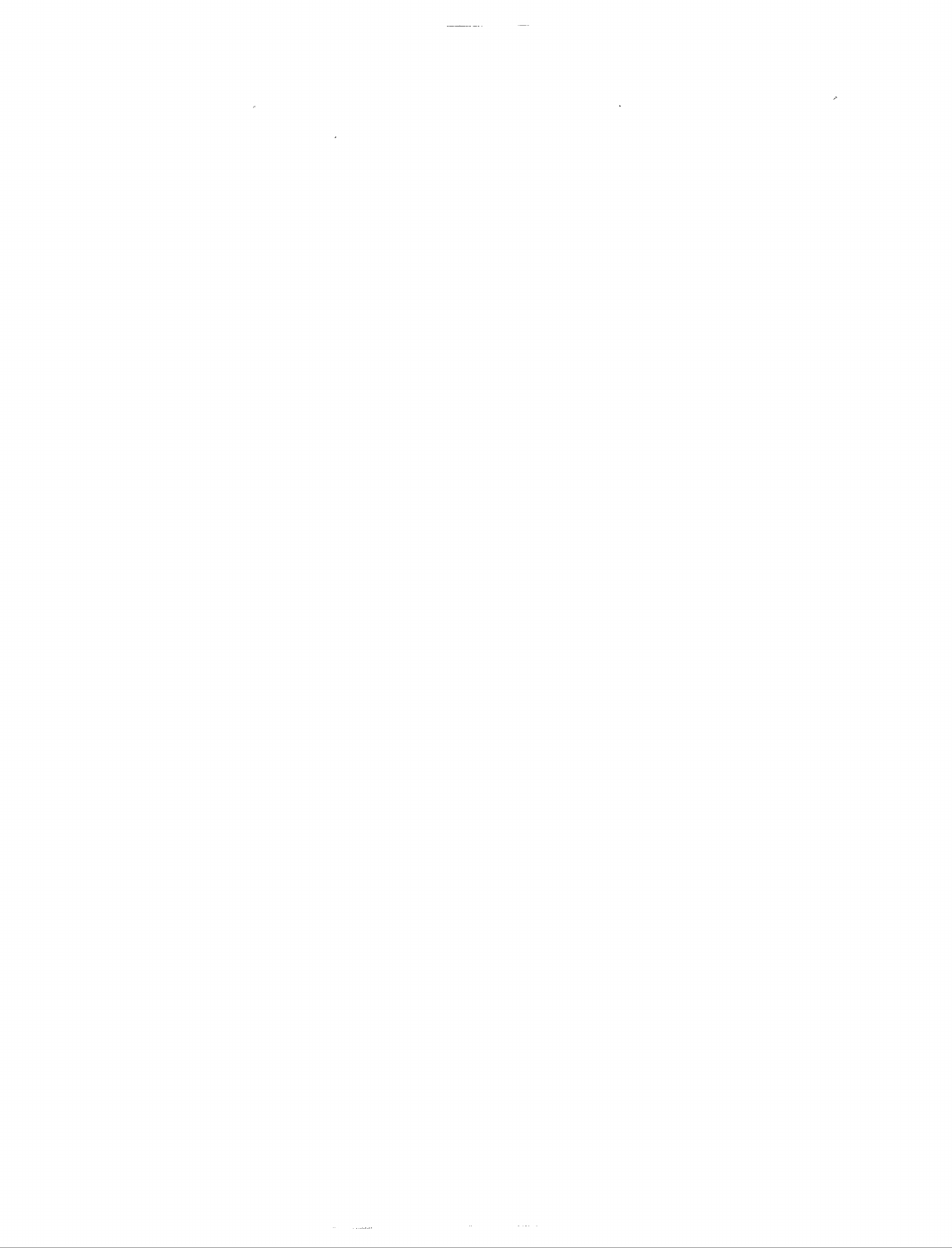# TMDL: Twin and Ryan Lakes Nutrient TMDL, Minnesota  $\text{Date:} \text{NOV} \text{O}9.2007$

# DECISION DOCUMENT TWIN AND RYAN LAKES, MINNESOTA NUTRIENT TMDLs

Section 303(d) of the Clean Water Act (CWA) and EPA's implementing regulations at 40 C.F.R. Part 130 describe the statutory and regulatory requirements for approvable TMDLs. Additional information is generally necessary for EPA to determine if a submitted TMDL fulfills the legal requirements for approval under Section 303(d) and EPA regulations, and should be included in the submittal package. Use of the verb "must" below denotes information that is required to be submitted because it relates to elements of the TMDL required by the CWA and by regulation. Use of the term "should" below denotes information that is generally necessary for EPA to determine if a submitted TMDL is approvable. These TMDL review guidelines are not determine if a submitted TMDL is approvable. themselves regulations. They are an attempt to summarize and provide guidance regarding currently effective statutory and regulatory requirements relating to TMDLs. Any differences between these guidelines and EPA's TMDL regulations should be resolved in favor of the regulations themselves.

# 1. Identification of Waterbody, Pollutant of Concern, Pollutant Sources, and Priority Ranking

The TMDL submittal should identify the waterbody as it appears on the State's/Tribe's 303(d) list. The waterbody should be identified/georeferenced using the National Hydrography Dataset (NHD), and the TMDL should clearly identify the pollutant for which the TMDL is being established. In addition, the TMDL should identify the priority ranking of the waterbody and specify the link between the pollutant of concern and the water quality standard (see section 2 below).

The TMDL submittal should include an identification of the point and nonpoint sources of the pollutant of concern, including location of the source(s) and the quantity of the loading, e.g., lbs/per day. The TMDL should provide the identification numbers of the NPDES permits within the waterbody. Where it is possible to separate natural background from nonpoint sources, the TMDL should include a description of the natural background. This information is necessary for EPA's review of the load and wasteload allocations, which are required by regulation.

The TMDL submittal should also contain a description of any important assumptions made in developing the TMDL, such as:

 $(1)$  the spatial extent of the watershed in which the impaired waterbody is located; (2) the assumed distribution of land use in the watershed (e.g., urban, forested, agriculture);

(3) population characteristics, wildlife resources, and other relevant information affecting the characterization of the pollutant of concern and its allocation to sources;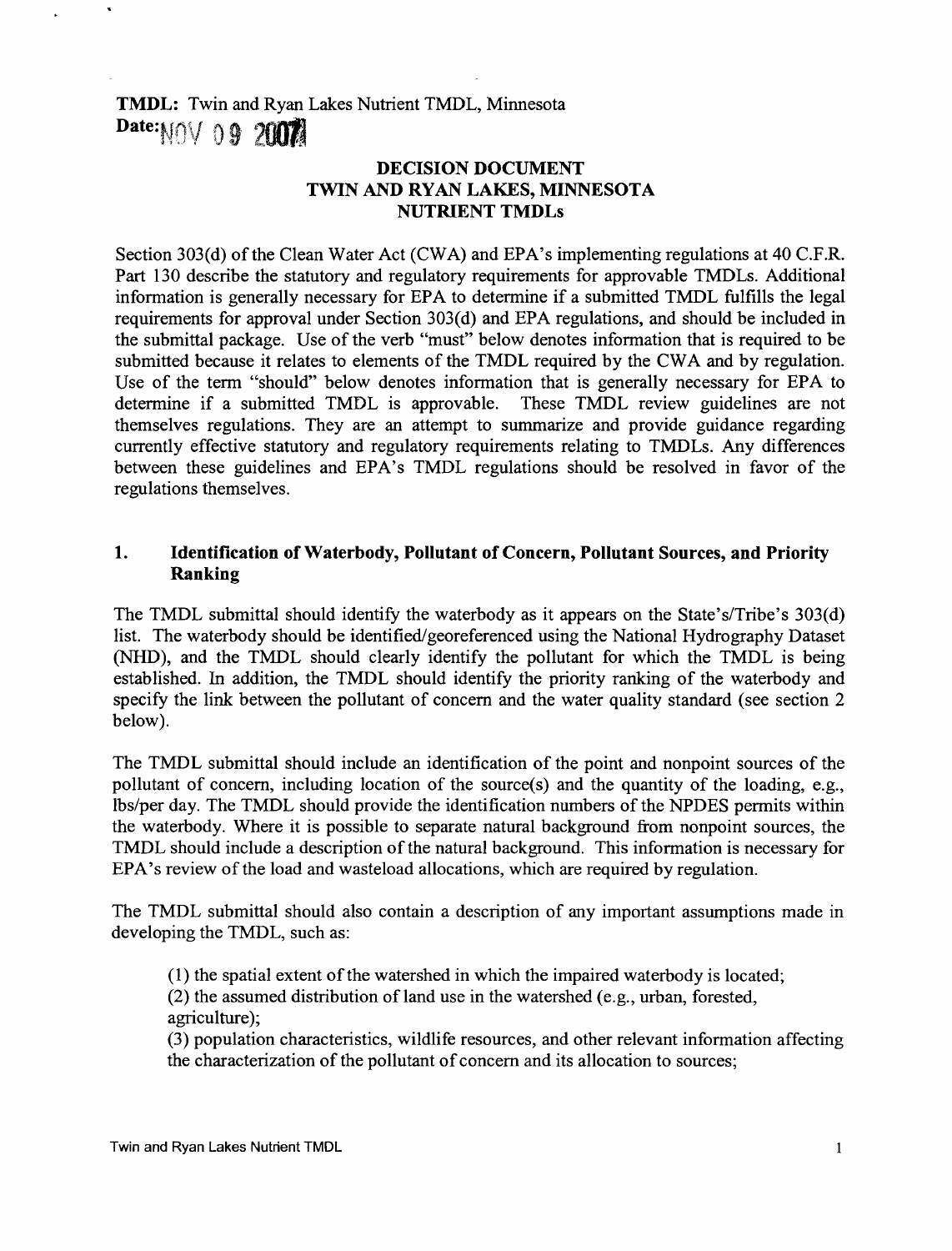(4) present and future growth trends, if taken into consideration in preparing the TMDL (e.g., the TMDL could include the design capacity of a wastewater treatment facility); and

(5) an explanation and analytical basis for expressing the TMDL through *surrogate measures,* if applicable. *Surrogate measures* are parameters such as percent fines and turbidity for sediment impairments; chlorophyl  $\alpha$  and phosphorus loadings for excess algae; length of riparian buffer; or number of acres of best management practices.

#### *Comments:*

*Location Description:* The Minnesota Pollution Control Agency (MPCA) developed nutrient TMDLs for the Twin and Ryan Lakes in Hennepin County, Minnesota. By implementing measures to reduce nutrient loading, the TMDLs will address impairments of aquatic recreation beneficial use in the watershed. Table 1, below, identifies the waterbody segments covered by the TMDL Study as they appear on the Minnesota 2006 303(d) list. Minnesota's priority rankings for TMDL waters are reflected by the target dates for start and completion of TMDL studies. For the Twin and Ryan Lakes the target start and completion dates are 2003 and 2005, respectively.

| Lake         | <b>DNR Lake #</b> | Listing<br>Year | <b>Affected use</b> | Pollutant<br>or Stressor | <b>Start</b> | Target TMDL Target TMDL<br>Completion |
|--------------|-------------------|-----------------|---------------------|--------------------------|--------------|---------------------------------------|
| Twin-Middlel | 27-0042-02        | 2002            | Aquatic recreation  | Excess nutrients         | 2003         | 2005                                  |
| Twin-North   | 27-0042-01        | 2002            | Aquatic recreation  | Excess nutrients         | 2003         | 2005                                  |
| Twin-South   | 27-0042-03        | 2002            | Aquatic recreation  | Excess nutrients         | 2003         | 2005                                  |
| Ryan Lake    | 27-0058-00        | 2002            | Aquatic recreation  | Excess nutrients         | 2003         | 2005                                  |

Table 1. 2006 303(d) List Summary (Table 2.1 of the TMDL Study).

Twin and Ryan Lakes, in the northwest Twin Cities metropolitan area, are a chain of lakes that discharge into Shingle Creek and eventually into the Mississippi River. The chain of lakes drain approximately 5,550 acres of fully developed urban and suburban land (TMDL Study, page iv). The lakes are connected by channels of varying length. North Twin Lake, the most upstream lake, drains into Middle Twin Lake which outlets to South Twin Lake through the Narrows. South Twin Lake drains east through Ryan Creek to Ryan Lake. Ryan Lake outlets to Shingle Creek. The individual lake subwatersheds are outlined in Figure 3.2 of the TMDL Study. A brief description of each lake is provided below. characteristics for the chain of lakes.

Table 2. Lake Characteristics of the Twin-Ryan Lakes (Table 3.2 of the TMDL Study).

| Parameter                   | <b>North Twin</b><br>Lake | <b>Middle Twin</b><br>Lake | <b>South Twin Lake</b> | <b>Ryan Lake</b> |
|-----------------------------|---------------------------|----------------------------|------------------------|------------------|
| Surface Area (ac)           | 118                       | 54                         | 30                     |                  |
| Average Depth (ft)          | 3.8                       | 14.5                       | 6.9                    |                  |
| Maximum Depth (ft)          | 10                        | 42                         |                        | 36               |
| Volume (ac-ft)              | 448                       | 786                        | 208                    | 235              |
| Residence Time (years)      | 0.28                      | 0.43                       | 0.10                   | 0.06             |
| Littoral Area (ac)          | 118                       | 31.6                       | 25.4                   | 10               |
| Watershed (ac) (cumulative) | 3,657                     | 354 (4,011)                | 1,248 (5,259)          | 291 (5,550)      |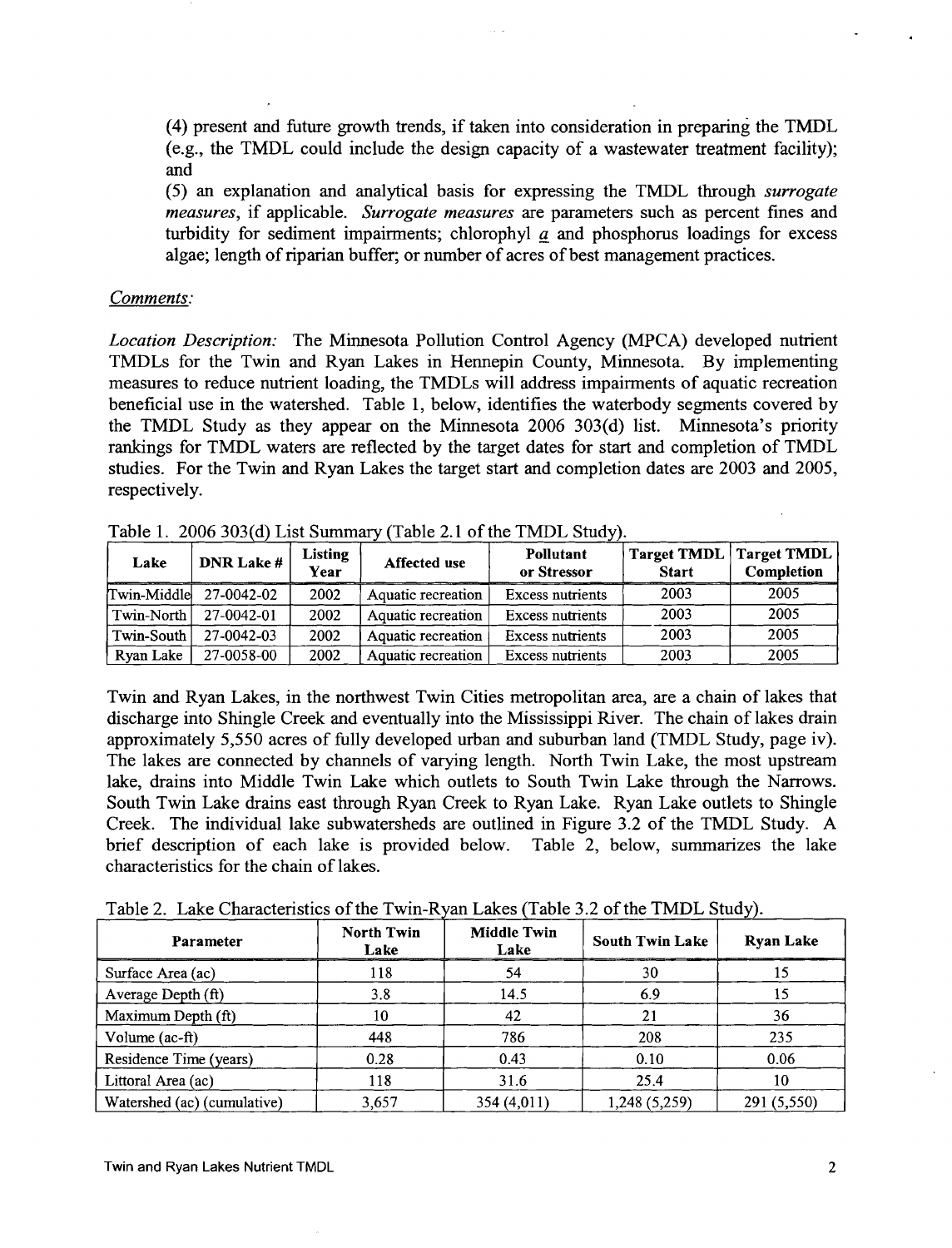North Twin Lake: Also known as Upper Twin Lake, North Twin Lake has a surface area of 118 acres, drains an area of approximately 3,657 acres, and has an average depth of 3.8 feet. The lake receives stormwater, conveyed mostly through a network of storm sewers, ponds and channels. North Twin Lake is shallow with a maximum depth of 10 feet. The entire lake is within the littoral zone (less than 15 feet deep), where the majority of aquatic plant growth occurs (TMDL Study, page 3-1  $\&$  3-4). According to TMDL Study the greatest water quality problems occur in North Twin Lake. The lake is eutrophic, meaning excess nutrients, in this case phosphorus, are present stimulating excessive plant growth (algae and nuisance plants weeds). This enhanced plant growth, often referred to as an algal bloom, reduces dissolved oxygen in the water when dead plant material decomposes and can cause other organisms to die. North Twin Lake receives excess phosphorus from watershed runoff loading and internal loading (recycling of phosphorus in lake sediment).

Middle Twin Lake: Middle Twin Lake has a surface area of 54 acres, drains an area of approximately 354 acres, and has an average depth of 14.5 feet. The lake has a maximum depth of 42 feet and approximately 59% of the lake is within the littoral zone. The lake receives stormwater through local storm sewers and overland runoff in the subwatershed. Middle Twin Lake drains a total surface area of 4,011 acres, including the upstream North Twin Lake subwatershed.

South Twin Lake: South Twin Lake, also known as Lower Twin Lake, has a surface area of 30 acres, drains an area of approximately 1,248 acres, and has an average depth of 6.9 feet. The lake has a maximum depth of 21 feet and approximately 85% of the lake is within the littoral zone. The lake receives stormwater through local storm sewers, natural ponds, and overland runoff in the subwatershed. South Twin Lake drains a total surface area of 5,259 acres, including the upstream North Twin Lake and Middle Twin Lake subwatersheds. South Twin Lake is eutrophic due mostly to internal loading (TMDL Study, page iv).

Ryan Lake: Ryan Lake has a surface area of 15 acres, drains an area of approximately 291 acres, and has an average depth of 15 feet. The lake has a maximum depth of 26 feet and approximately 10% of the lake is within the littoral zone. The lake receives stormwater through local storm sewers, natural ponds, and overland runoff in the subwatershed. Ryan Lake receives runoff from upper lake watersheds when the elevation of South Twin Lake exceeds the weir elevation at France Avenue, mainly in the spring and after large rain events (TMDL Study, page 3-5). Ryan Lake drains a total surface area of 5,550 acres, including the upstream North Twin Lake, Middle Twin Lake, and South Twin Lake subwatersheds. Ryan Lake has relatively good water quality for an urban lake and is mesotrophic, meaning it has an intermediate level of nutrient production. Ryan Lake outlets to Shingle Creek through a pipe and open channel system.

*Topography and Land Use:* The watershed is flat in the east to gently rolling in the west, with about 30 feet of total relief. The Twin and Ryan Lakes chain is about 853 feet above mean sea level. Surficial geology consists of Upper Terrace outwash underlain with St. Peter Sandstone as the bedrock layer. Soils are generally classified as loamy urban disturbed in the east transitioning to a clayey loam in the western part of the watershed.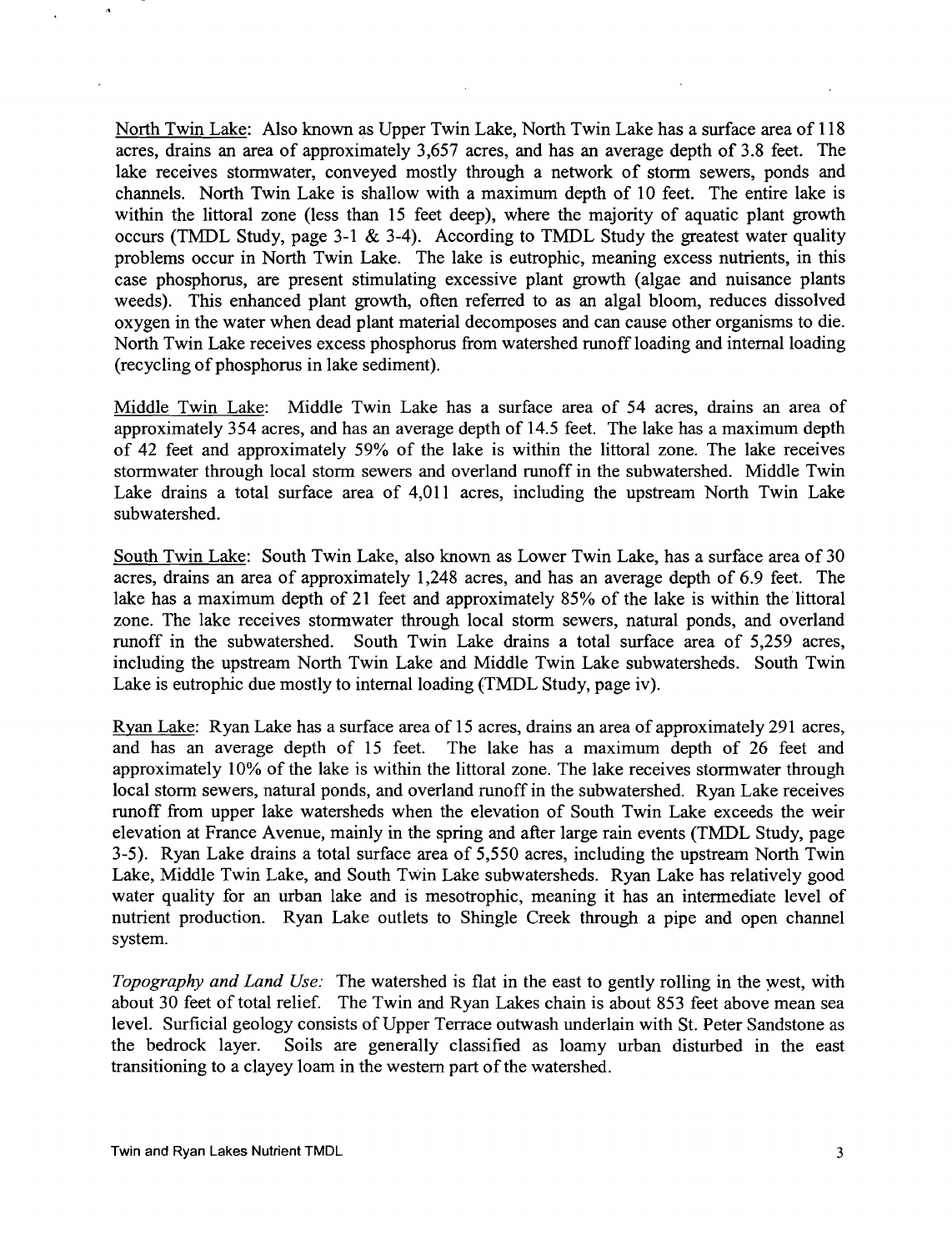Based on 2000 data, land use in the watershed is mainly (59%) single family and residential use. Land use is summarized in Table 3.3 of the TMDL Study. The lakes are highly used recreational waters that support fishing, swimming, and provide aesthetic value. Recreational features in the watershed include parks, trails, boat launches, and beaches (TMDL Study, pages 3-8 and 3-9).

The cities of Brooklyn Center, Crystal, Minneapolis and Robbinsdale are immediately adjacent to the lakes, 'and the watershed drainage area also includes portions of Brooklyn Park and New Hope.

*Pollutant of concern:* The pollutant of concern for this TMDL is phosphorus. Levels of phosphorus are above water quality targets, limiting all types of aquatic recreation, including fishing and swimming. Excess phosphorus stimulates excessive plant growth (algae and nuisance plants weeds). This enhanced plant growth reduces dissolved oxygen in the water when dead plant material decomposes and can cause other organisms to die. For informational purposes, the TMDL Study also includes water quality data and information for the nutrient indicators chlorophyll-a and Secchi depth. Chlorophyll-a is a primary pigment in aquatic algae. Chlorophyll-a levels correlate well with algal production. Secchi depth is an indicator for water clarity and quality and is measured by lowering a probe into the water until it can no longer be seen from the surface (TMDL Study, page 3-10).

For the TMDL Study, monitoring data from 1996 and 1999 and modeling were used to estimate current phosphorus loadings to the lakes. The current phosphorus loadings, based on BATHTUB modeling (see Section 3 of this decision document), are summarized in Table 3 below. Detailed information regarding water quality monitoring and assessment can be found in Section 5 of the TMDL Study.

*Pollutant sources:* 'Sources identified in the TMDL report as contributing to the nutrient impairment include watershed (tributary) loads, upstream loads, atmospheric deposition, and internal loading. A brief summary of each source category is provided below. A more detailed discussion of sources can be found in Section 6.3 of the TMDL Study. Specific sources identified in the TMDL Study include NPDES permitted stormwater facilities and MDNR Wetland 639W.

NPDES permitted facilities: There are eight NPDES permitted stormwater discharges to the Twin and Ryan Lakes. The City of Minneapolis has an NPDES permit for stormwater, MN0061018, and there are a number of small municipal storm sewer systems (MS4), as well as Hennepin County and the Minnesota DOT Metro District that are covered under a Phase II General NPDES Stormwater Permit (MNR040000). The 8 permitted stormwater facilities in the watershed are listed in Table 8 of this decision document and Table 7.1 of the TMDL Study.

There is also an industrial NPDES permit (MNG250048) for Robinson Rubber Products Inc., that discharges to Twin and Ryan Lakes. MPCA indicated that no phosphorus data is available for this discharger. Since the discharge is for non-contact cooling water, MPCA does not consider this discharger to be a source of phosphorus.

MDNR Wetland 639W: Based on the TMDL Study much of the phosphorus loading to North Twin Lake is a direct result of loading from Wetland 639W, located just upstream of North Twin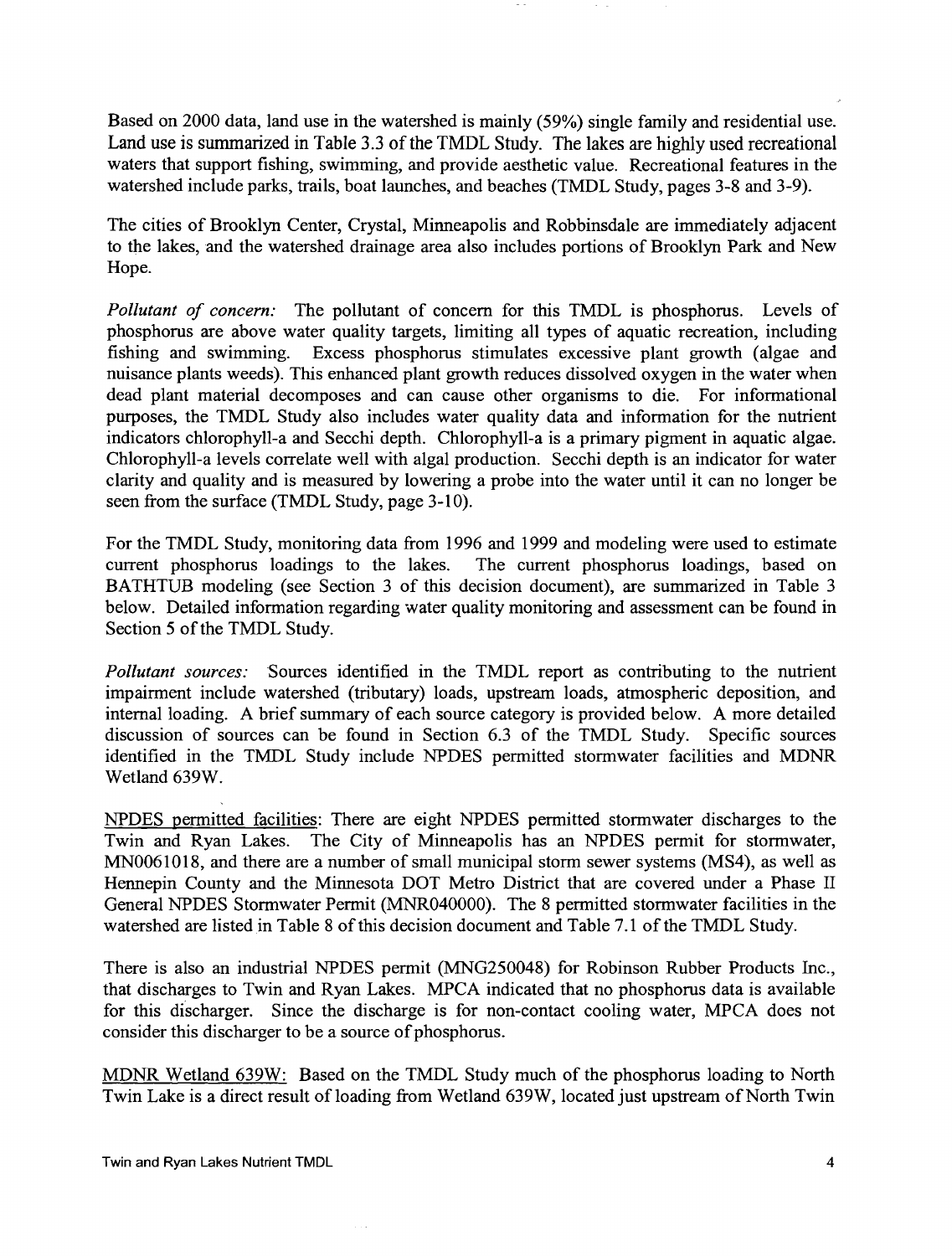Lake. Minnesota recognizes that wetlands, traditionally known as being sinks for phosphorus, are sources of phosphorus in urban watersheds (TMDL Study, page 4-3).

The current phosphorus loadings for each lake subwatershed, per source category, are summarized in Table 3 below.

- Watershed (tributary): Nutrient load from all storm water runoff from the watershed and wetland 639W.
- Upstream (Advective): Nutrient load passing downstream as water flows from lake to lake via connecting channels.
- Atmospheric: Nutrient load resulting from atmospheric deposition.
- Internal: Nutrient load resulting from recycling of phosphorus in lake sediment. For example, certain types of fish can uproot bottom plants re-suspending sediments and nutrients into the water column, resulting in increased algal blooms (TMDL Study, page 3-15).

*Future growth trends:* As stated in Section 7.5 of the TMDL Study (page 7-10), future growth will not effect this TMDL. The watershed is almost entirely built out and no new permitted point sources are expected.

|                    |           | <b>Source</b>     | 1999 Annual TP | 1996 Annual TP |
|--------------------|-----------|-------------------|----------------|----------------|
|                    |           |                   | Load (kg/yr)   | Load (kg/yr)   |
|                    | Wasteload | Watershed Load    | 591            | 467            |
| North Twin<br>Lake |           | Upstream Load     | $\theta$       | 0              |
|                    | Load      | Atmospheric Load  | 15             | 17             |
|                    |           | Internal Load     | 115            | 115            |
|                    |           | TOTAL LOAD        | 721            | 599            |
|                    | Wasteload | Watershed Load    | 87             | 70             |
| Middle Twin        |           | Upstream Load     | 102            | 82             |
| Lake               | Load      | Atmospheric Load  | 9              | 9              |
|                    |           | Internal Load     | 54             | 54             |
|                    |           | TOTAL LOAD        | 252            | 215            |
|                    | Wasteload | Watershed Load    | 156            | 148            |
| South Twin         |           | Upstream Load     | 160            | 133            |
| Lake               | Load      | Atmospheric Load  | 5              | 5              |
|                    |           | Internal Load     | 40             | 40             |
|                    |           | <b>TOTAL LOAD</b> | 361            | 326            |
|                    | Wasteload | Watershed Load    | 86             | 84             |
|                    |           | Upstream Load     | 143            | 127            |
| Ryan Lake          | Load      | Atmospheric Load  | 3              | 3              |
|                    |           | Internal Load     | 40             | 40             |
|                    |           | <b>TOTAL LOAD</b> | 272            | 254            |

Table 3. Current Total Phosphorus Budget for the Twin and Ryan Lakes Watershed (Table 6.4 of TMDL Study)

EPA finds that the TMDL document submitted by MPCA satisfies all requirements of this first element.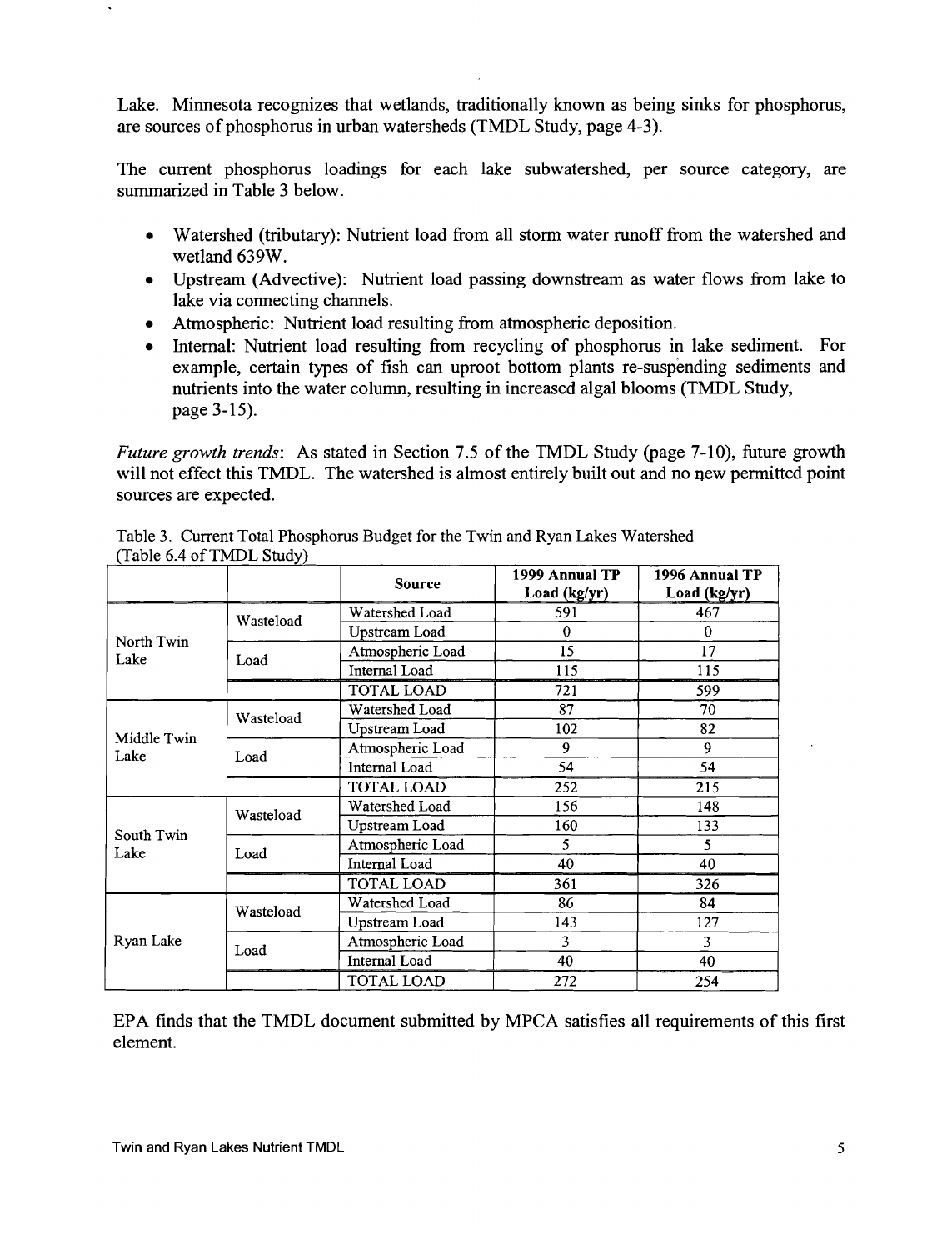# 2. Description of the Applicable Water Quality Standards and Numeric Water Quality **Target**

The TMDL submittal must include a description of the applicable State/Tribal water quality standard, including the designated use(s) of the waterbody, the applicable numeric or narrative water quality criterion, and the antidegradation policy.  $(40 \text{ C.F.R. } §130.7(c)(1))$ .

EPA needs this information to review the loading capacity determination, and load and wasteload allocations, which are required by regulation.

The TMDL submittal must identify a numeric water quality target(s) – a quantitative value used to measure whether or not the applicable water quality standard is attained. Generally, the pollutant of concern and the numeric water quality target are, respectively, the chemical causing the impairment and the numeric criteria for that chemical (e.g., chromium) contained in the water quality standard. The TMDL expresses the relationship between any necessary reduction of the pollutant of concern and the attainment of the numeric water quality target. Occasionally, the pollutant of concern is different from the pollutant that is the subject of the numeric water quality target (e.g., when the pollutant of concern is phosphorus and the numeric water quality target is expressed as Dissolved Oxygen (DO) criteria). In such cases, the TMDL submittal should explain the linkage between the pollutant of concern and the chosen numeric water quality target.

#### *Comments:*

Section 2.0 of the TMDL Study describes designated uses and numeric criteria applicable to this watershed.

*Use Designation:* The Twin and Ryan Lakes are classified as Class 2B waters (MN. R. 7050.0430). The designated use addressed by this TMDL Study is aquatic recreation for 2B waters. Class 2 waters include waters which "do or may support fish, other aquatic life, bathing, boating, or other recreational purposes..." (Minnesota Rules 7050.0150(3».

*Narrative Standards:* Minnesota has narrative criteria for nutrients that limit the quantity of nutrients entering waters. Minnesota Rules 7050.0150(3) state that in all Class 2 waters of the State "there shall be no material increase in undesirable slime growth or aquatic plants including algae...".

*Targets:* In accordance with Minnesota Rules 7050.0150(5), to evaluate whether a waterbody is in an impaired condition the MPCA has developed "numeric translators" for the narrative standard referenced above. MPCA uses the numeric nutrient translators to establish numeric targets for phosphorus. The nutrient translators are provided in Table 2.2 of the TMDL Study. For the Twin and Ryan Lakes TMDL the numeric phosphorus target is 40 ug/l.

The State of Minnesota is in the process of revising its rules for phosphorus to establish numeric translators for nutrients, including phosphorus. The proposed rules would take into account nutrient cycling differences and lake depth, establishing targets for shallow and deep lakes (TMDL Study, page 2-2). The proposed targets will effect North and South Twin Lakes, resulting in phosphorus targets changing from 40 ug/l to 60 ug/l. The proposed rule for phosphorus will not affect Middle Twin and Ryan Lakes, as the current numeric target is the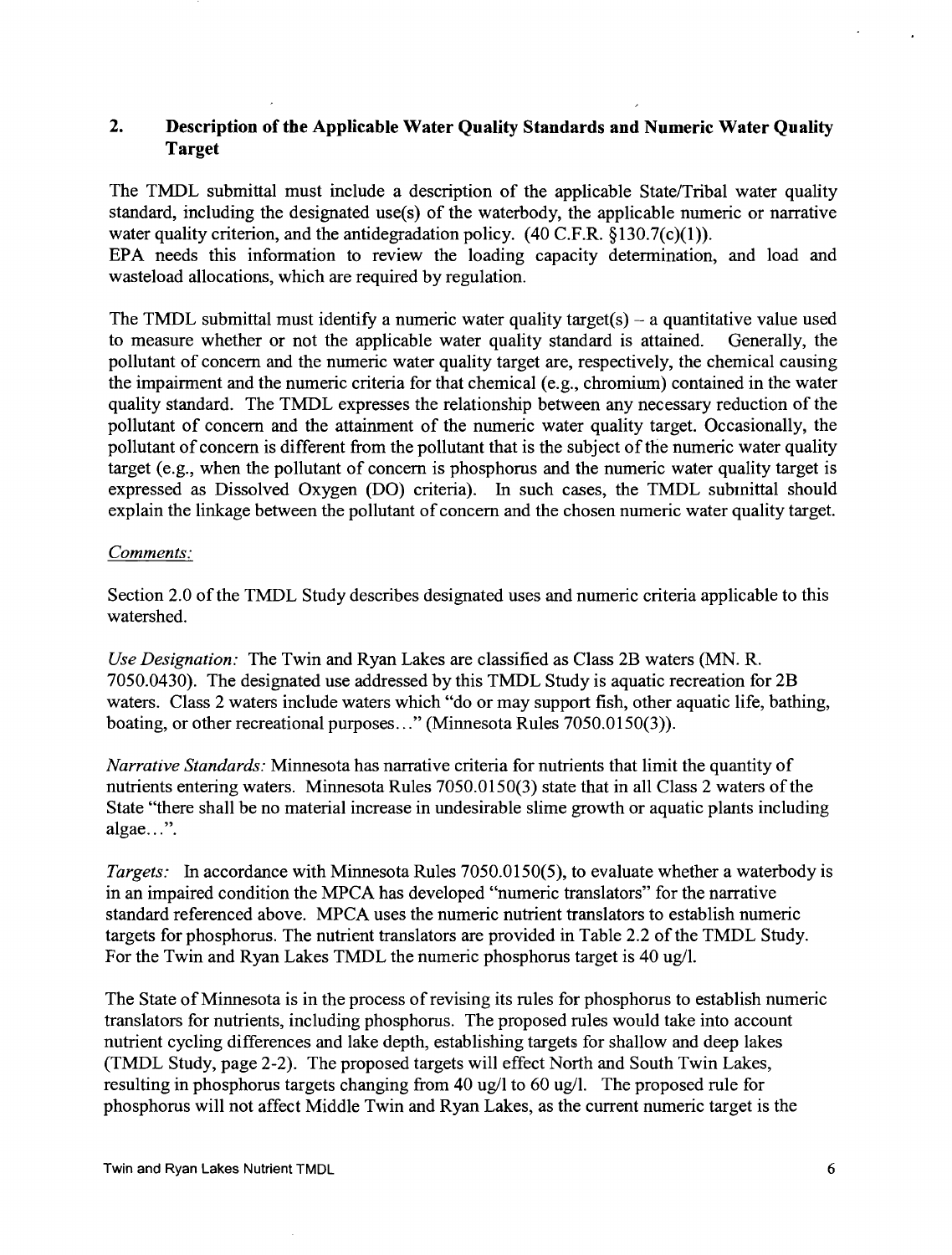same as what MPCA proposes in its rule. Both the current and proposed numeric translators are based on known relationships between phosphorus levels and algae growth.

The Study establishes TMDLs for the Twin and Ryan Lakes based on the current numeric translator for total phosphorus for Class 2B waters in the North Central Hardwood Forest ecoregion (40 ug/l). See Table 2.2 of the TMDL Study. As discussed above, South Twin and North Twin Lakes would be subject to the proposed numeric translator target of 60 ug/l once the proposed standards are approved. The TMDL Study also includes TMDLs developed for South Twin and North Twin Lakes based on the proposed standards outlined in Table 4 below. For comparison purposes, Table 4 also includes average total phosphorus concentrations for each lake. The average total phosphorus concentrations are based on 1999 data, considered representative of average precipitation year conditions. Upon promulgation of the proposed standards MPCA will notify the EPA TMDL Program.

Table 4. Proposed Standards: Total Phosphorus Numeric Translators compared with 1999 total phosphorus concentrations.

|                  | <b>Current TP Standard</b><br>$(\mu g/L)$ | <b>Proposed TP Standard</b><br>$(\mu g/L)$ | <b>Average TP</b><br><b>Concentrations</b><br>$(1999 \text{ data})*$<br>(ug/l) |
|------------------|-------------------------------------------|--------------------------------------------|--------------------------------------------------------------------------------|
| North Twin Lake  | 40                                        | 60                                         | 140                                                                            |
| Middle Twin Lake | 40                                        | 40                                         | 45                                                                             |
| South Twin Lake  | 40                                        | 60                                         |                                                                                |
| Ryan Lake        | 40                                        | 40                                         | 44                                                                             |

\* 1999 Data was not reported for Ryan Lake. Average TP concentration data is based on most recent sampling year (2003).

EPA finds that the TMDL document submitted by MPCA satisfies all requirements of this second element.

# 3. Loading Capacity - Linking Water Quality and Pollutant Sources

A TMDL must identify the loading capacity of a waterbody for the applicable polllltant. EPA regulations define loading capacity as the greatest amount of a pollutant that a water can receive without violating water quality standards (40 C.F.R. §130.2(f)).

The pollutant loadings may be expressed as either mass-per-time, toxicity or other appropriate measure (40 C.F.R.  $\S$ 130.2(i)). If the TMDL is expressed in terms other than a daily load, e.g., an annual load, the submittal should explain why it is appropriate to express the TMDL in the unit of measurement chosen. The TMDL submittal should describe the method used to establish the cause-and-effect relationship between the numeric target and the identified pollutant sources. In many instances, this method will be a water quality model.

The TMDL submittal should contain documentation supporting the TMDL analysis, including the basis for any assumptions; a discussion of strengths and weaknesses in the analytical process; and results from any water quality modeling. EPA needs this information to review the loading capacity detennination, and load and wasteload allocations, which are required by regulation.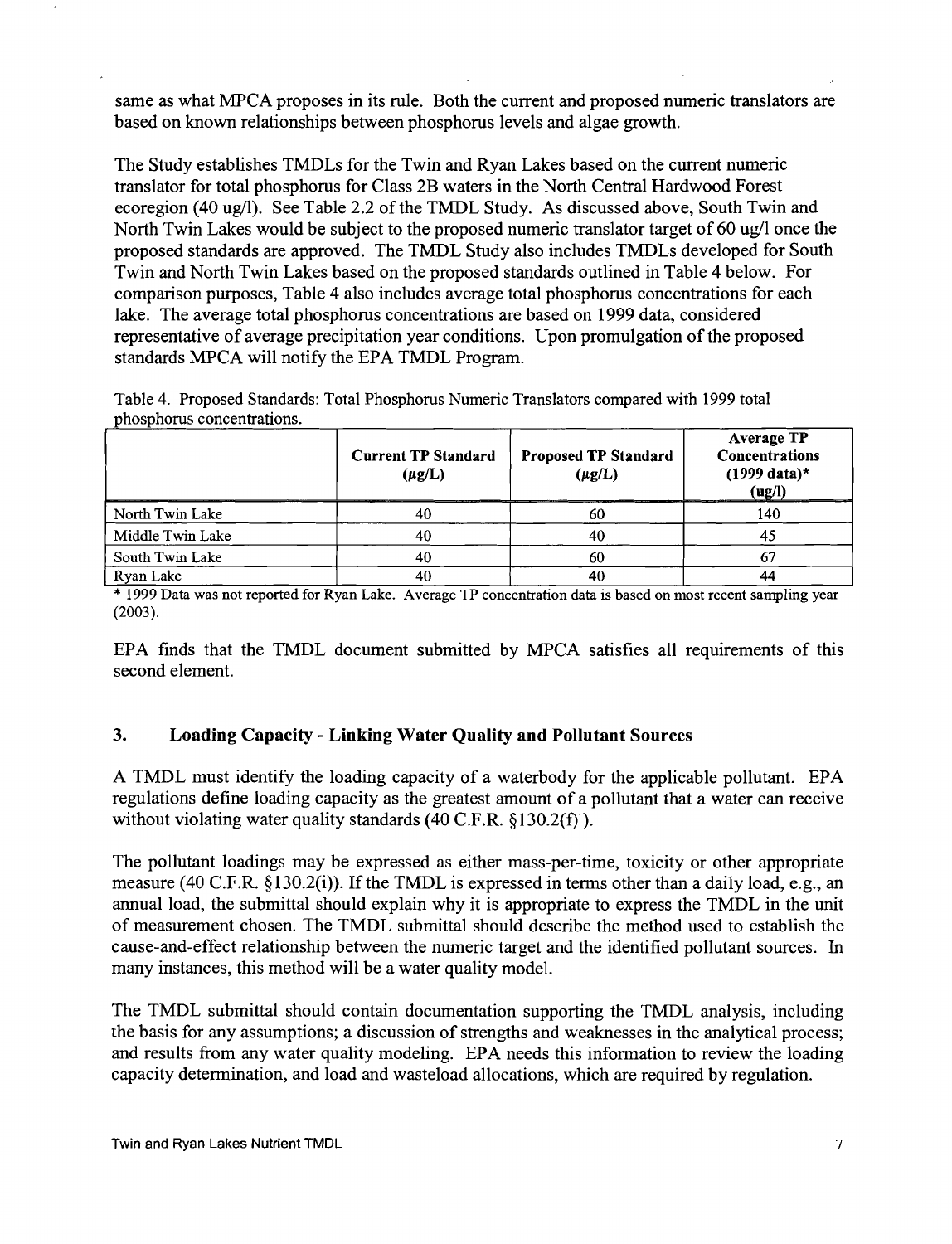TMDLs must take into account *crittcal conditions* for steam flow, loading, and water quality parameters as part of the analysis of loading capacity.  $(40 \text{ C.F.R. } §130.7(c)(1))$ . TMDLs should define applicable *critical conditions* and describe their approach to estimating both point and nonpoint source loadings under such *critical conditions.* In particular, the TMDL should discuss the approach used to compute and allocate nonpoint source loadings, e.g., meteorological conditions and land use distribution.

#### *Comments:*

*Modeling summary:* The loading capacity determinations used for the Twin and Ryan Lakes are based on three models including XP-SWMM, P8, and BATHTUB using data from 1999. Watershed hydraulics (flow) and runoff volume modeling was completed using the XP-SWMM model. The model was calibrated using existing monitoring data from 1999-2002. The P8 model was used to develop precipitation input and to calibrate runoff volumes predicted in the EX-SWMM model. The P8 model was also used to predict watershed loads from stormwater runoff. The Canfield-Bachman component of the BATHTUB Model incorporated P8 loading and runoff volume estimates and was used to develop phosphorus loads for the Twin and Ryan Lakes TMDLs.

BATHTUB models apply a series of empirical equations derived from assessments of lake data and perform steady state water and nutrient calculations based on lake morphometry and tributary inputs. The BATHTUB model requires fairly simple inputs to predict phosphorus loading. The model accounts for pollutant transport, sedimentation, and nutrient cycling. Detailed TMDL modeling information is provided in Section 6 and Appendix C of the TMDL Study. EPA's Watershed Planning – Analysis Tools Website provides a summary of the P8 and XP-SWMM models (http://iaspub.epa.gov/watershedplan/informationSource.do?pageld=):

*P8 is a model for predicting the generation and transport of stormwater runoff pollutants in urban watersheds. Continuous water-balance and mass-balance calculations are performed on a user-defined system consisting ofthe following elements:* - *Watersheds (nonpoint source areas)* - *Devices (runoffstorage/treatment areas or BMPs)* - *Particle Classes* - *Water Quality Components. Simulations are driven by continuous hourly rainfall and daily air temperature time series. The model has been developedfor use by engineers and planners in designing and evaluating runofftreatment schemes for existing or proposed urban developments.* 

*XP-SWMM is a comprehensive software package for modeling stormwater, sanitary and river systems. XP-SWMM is used by scientists, engineers and managers to develop link-node (iD) and spatially distributed hydraulic models (2D). It simulates natural rainfall-runoff processes and the performance ofengineered systems that manage our water resources.* 

*Loading Capacity:* The loading capacity developed to meet the current phosphorus standard of 40 ug/l for each of the lakes is presented in Table 5 below. The loading capacity is the combination of the wasteload allocation, load allocation, and margin of safety. Thus, the loading capacity is equal to the TMDL assigned for each waterbody. The loading capacity developed to meet the proposed shallow lake phosphorus standard of 60 ug/l for North Twin and South Twin Lakes is presented in Table 6 below.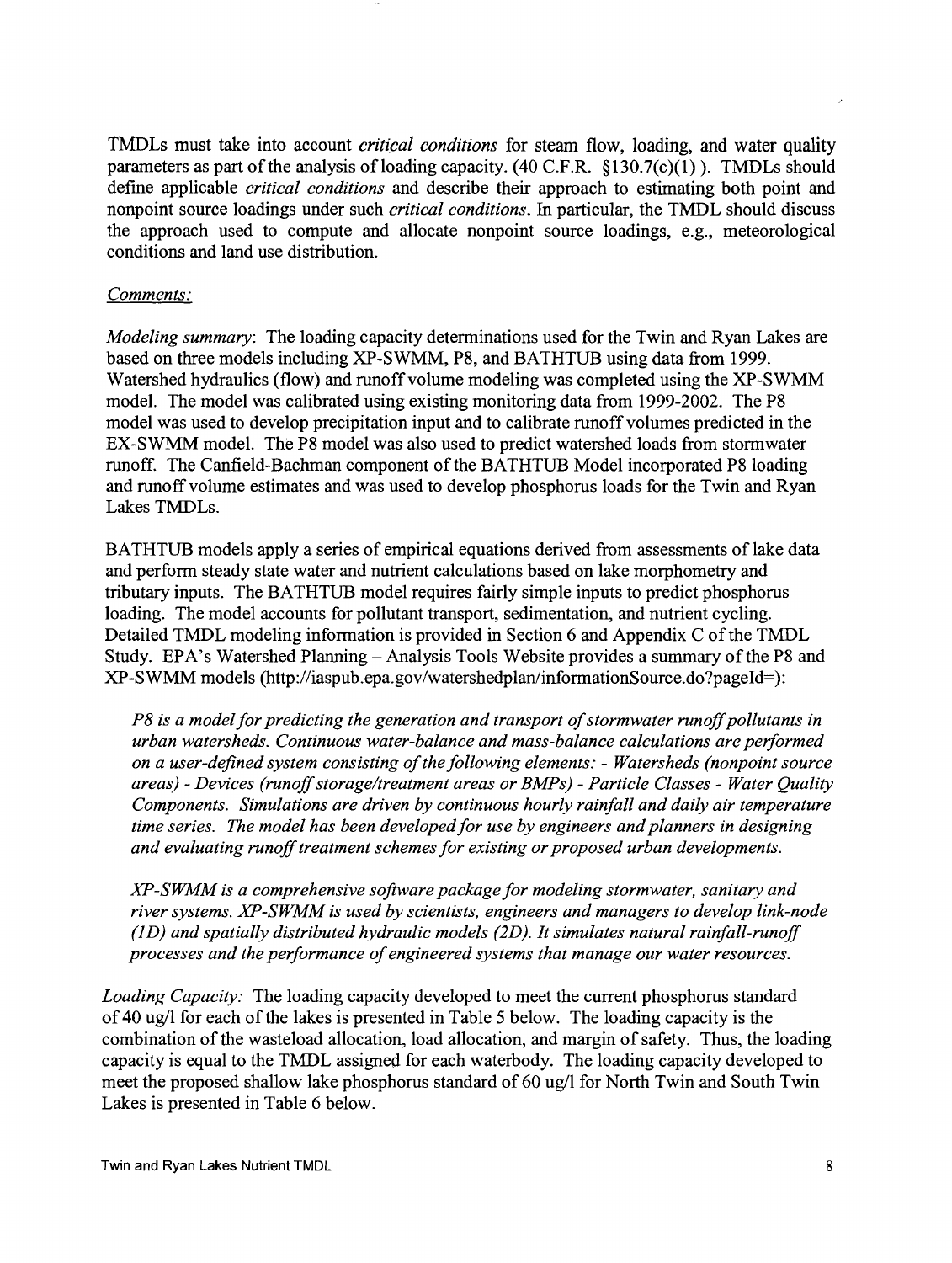Table 5. TMDLs for Total Phosphorus Expressed as Daily Loads for North Twin, Middle Twin, South Twin, and Ryan Lakes, Assuming Current Total Phosphorus Standard of40 ug/l for all Lakes (Table 7.2 ofTMDL Study).

| <b>Critical</b><br><b>Conditions</b> | Lake                                                                                                                | <b>Wasteload TP</b><br><b>Allocation</b><br>$(kg/day)^1$ | <b>Load TP</b><br><b>Allocation</b><br>(kg/day) | Margin of<br><b>Safety</b> | <b>Total</b><br>Phosphorus<br><b>TMDL</b><br>(kg/day) |
|--------------------------------------|---------------------------------------------------------------------------------------------------------------------|----------------------------------------------------------|-------------------------------------------------|----------------------------|-------------------------------------------------------|
| Average                              | North Twin Lake <sup>2</sup>                                                                                        | 0.9                                                      | 0.5                                             | Implicit                   | 1.4                                                   |
| Precipitation                        | Middle Twin Lake                                                                                                    | 0.4                                                      | 0.2                                             | Implicit                   | 0.6                                                   |
| Year                                 | South Twin Lake                                                                                                     | 1.5                                                      | 0.1                                             | Implicit                   | 1.6                                                   |
|                                      | Ryan Lake                                                                                                           | 0.5                                                      | 0.1                                             | Implicit                   | 0.6                                                   |
|                                      |                                                                                                                     |                                                          |                                                 |                            |                                                       |
| Wet                                  | North Twin Lake <sup>2</sup>                                                                                        | 1.7                                                      | 0.5                                             | Implicit                   | 2.2                                                   |
| Precipitation                        | Middle Twin Lake                                                                                                    | 0.7                                                      | 0.2                                             | Implicit                   | 0.9                                                   |
| Year                                 | South Twin Lake                                                                                                     | 2.3                                                      | 0.1                                             | Implicit                   | 2.4                                                   |
|                                      | Ryan Lake                                                                                                           | 0.8                                                      | 0.1                                             | Implicit                   | 0.9                                                   |
|                                      |                                                                                                                     |                                                          |                                                 |                            |                                                       |
| Dry Precipitation<br>Year            | North Twin Lake <sup>2</sup>                                                                                        | 0.8                                                      | 0.5                                             | Implicit                   | 1.3                                                   |
|                                      | Middle Twin Lake                                                                                                    | 0.3                                                      | 0.2                                             | Implicit                   | 0.5                                                   |
|                                      | South Twin Lake                                                                                                     | 1.5                                                      | 0.1                                             | Implicit                   | 1.6                                                   |
|                                      | Ryan Lake                                                                                                           | 0.4                                                      | 0.1                                             | Implicit                   | 0.5                                                   |
|                                      | The wasteload allocation is allocated to NPDES-permitted facilities in accordance with Table 7.1 of the TMDL Study. |                                                          |                                                 |                            |                                                       |

<sup>2</sup> The load allocation includes 15% of the stormwater load due to loading from wetland 639W.

Table 6. TMDLs for Total Phosphorus Expressed as Daily Loads for North Twin, Middle Twin, South Twin, and Ryan Lakes, Assuming Shallow Lake Standards for Total Phosphorus of 60 ug/l for North and South Twin Lakes (Table 7.3 of TMDL Study).

| Critical<br><b>Conditions</b> | Lake                                                                                                                | <b>Wasteload TP</b><br><b>Allocation</b><br>$(kg/day)^1$ | <b>Load TP</b><br><b>Allocation</b><br>(kg/day) | Margin of<br><b>Safety</b> | <b>Total</b><br><b>Phosphorus</b><br><b>TMDL</b><br>(kg/day) |
|-------------------------------|---------------------------------------------------------------------------------------------------------------------|----------------------------------------------------------|-------------------------------------------------|----------------------------|--------------------------------------------------------------|
| Average                       | North Twin Lake <sup>2</sup>                                                                                        | 1.6                                                      | 0.7                                             | Implicit                   | 2.3                                                          |
| Precipitation                 | Middle Twin Lake                                                                                                    | 0.4                                                      | 0.2                                             | Implicit                   | 0.6                                                          |
| Year                          | South Twin Lake                                                                                                     | 2.1                                                      | 0.4                                             | Implicit                   | 2.5                                                          |
|                               | Ryan Lake                                                                                                           | 0.5                                                      | 0.1                                             | Implicit                   | 0.6                                                          |
|                               |                                                                                                                     |                                                          |                                                 |                            |                                                              |
| Wet                           | North Twin Lake <sup>2</sup>                                                                                        | 2.7                                                      | 0.7                                             | Implicit                   | 3.4                                                          |
| Precipitation                 | Middle Twin Lake                                                                                                    | 0.7                                                      | 0.2                                             | Implicit                   | 0.9                                                          |
| Year                          | South Twin Lake                                                                                                     | 3.3                                                      | 0.4                                             | Implicit                   | 3.7                                                          |
|                               | Ryan Lake                                                                                                           | 0.8                                                      | 0.1                                             | Implicit                   | 0.9                                                          |
|                               |                                                                                                                     |                                                          |                                                 |                            |                                                              |
| Dry<br>Precipitation<br>Year  | North Twin Lake <sup>2</sup>                                                                                        | 1.4                                                      | 0.7                                             | Implicit                   | 2.1                                                          |
|                               | Middle Twin Lake                                                                                                    | 0.3                                                      | 0.2                                             | Implicit                   | 0.5                                                          |
|                               | South Twin Lake                                                                                                     | 2.1                                                      | 0.4                                             | Implicit                   | 2.5                                                          |
|                               | Ryan Lake                                                                                                           | 0.4                                                      | 0.1                                             | Implicit                   | 0.5                                                          |
|                               | The wasteload allocation is allocated to NPDES-permitted facilities in accordance with Table 7.1 of the TMDL Study. |                                                          |                                                 |                            |                                                              |

<sup>2</sup> The load allocation includes 15% of the stormwater load due to loading from wetland 639W.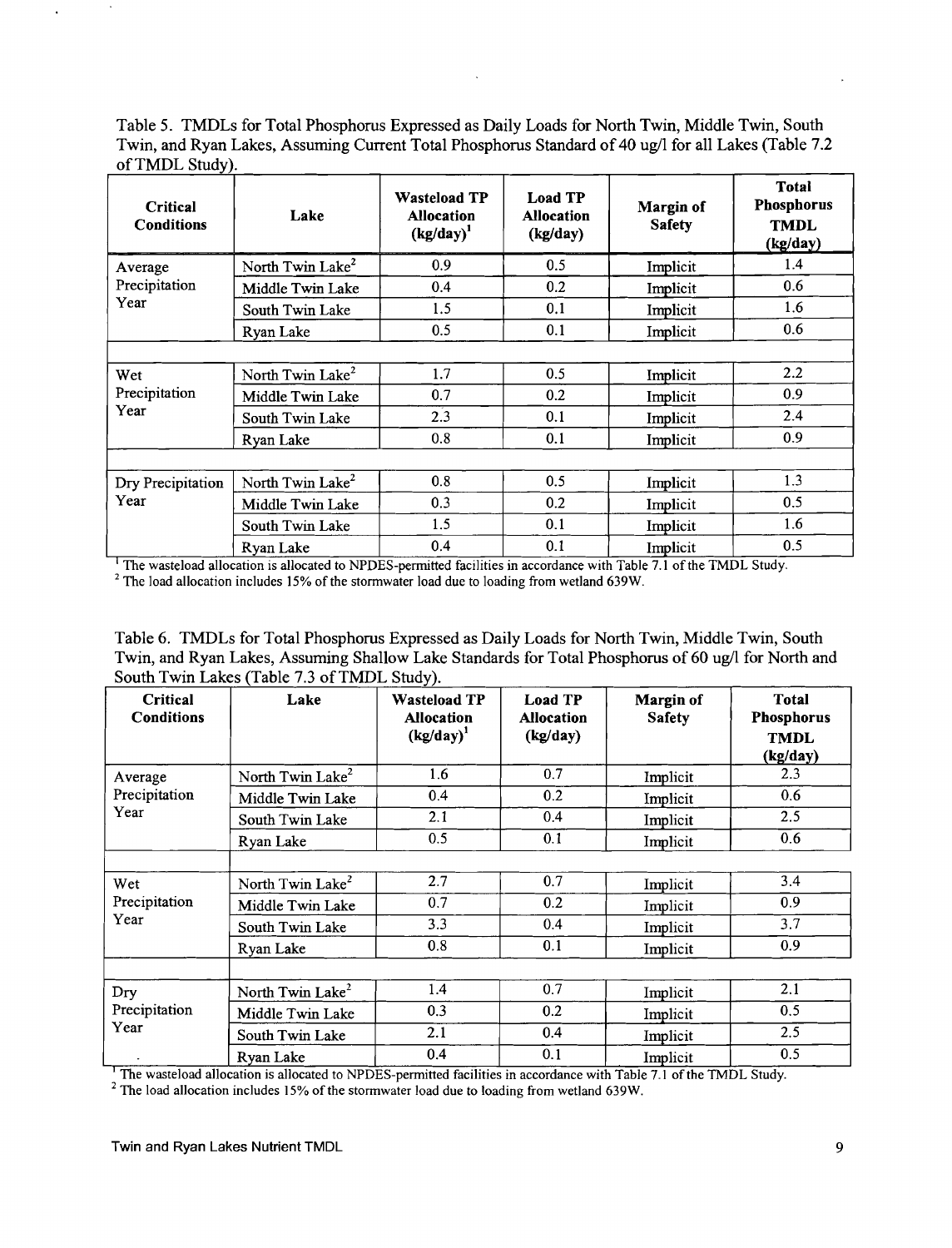The TMDLs presented in Tables 5 and 6 above are daily expressions of modeled annual TMDL allocations, provided in the Implementation Section of the TMDL Study, Tables 9.1 and 9.3. Since the focus of implementation will be on reducing annual phosphorus loads to the lakes, through the installation of stormwater BMPs (TMDL Study, page 9-2), the TMDLs are also expressed as annual loads for both the current and proposed standards.

At the time MPCA notifies EPA that the proposed phosphorus standard is final and effective, EPA will consider the phosphorus TMDLs presented in Table 6 of this decision document (Table 7.3 of the TMDL Study) as the approved phosphorus TMDLs for the Twin and Ryan Lakes.

*Critical conditions:* The critical condition for the Twin and Ryan Lakes is the summer growing season for wet, dry, and average precipitation years (TMDL Study, page 7-2). Excessive nutrient problems such as algal blooms and fish kills are most prevalent in Minnesota during the summer recreational season (June through September). The numeric targets developed by MPCA focused on summer season as the critical condition. Details regarding critical condition are included in Section 7.1.3 of the TMDL Study.

The annual precipitation conditions are based on actual precipitation received during the monitoring period. The wet year TMDL was calculated from the lake response model for the wettest year in the record, 2002. The dry year was calculated from the driest year, 1996. The average year was 1999, when actual annual precipitation was close to the long-term average annual precipitation for the region.

For purposes of potential regulatory actions (under the NPDES permitting authority), the TMDL allocations for total phosphorus to North Twin, Middle Twin, South Twin, and Ryan Lakes will be based on the loads calculated for the average, wet, and dry precipitation years. Using the all three precipitation conditions results in an implementation plan that recommends a suite of best management practices designed to be protective under all hydrologic conditions. New development and redevelopment BMPs are required under Shingle Creek Watershed Commission rules to meet NURP and state of Minnesota design standards, and retrofit BMPs will be designed where possible to meet National Urban Runoff Program (NURP) standards or be designed to achieve the maximum possible load reduction. The MS4 general permit requires compliance for Wasteload Allocations (WLAs) for all three precipitation conditions (email correspondence, B. Peichel (MPCA), 11/7/2007).

EPA finds that the TMDL document submitted by MPCA satisfies all requirements of this third element.

# 4. Load Allocations (LAs)

EPA regulations require that a TMDL include LAs, which identify the portion of the loading capacity attributed to existing and future nonpoint sources and to natural background. Load allocations may range from reasonably accurate estimates to gross allotments (40 C.F.R.  $\S130.2(g)$ . Where possible, load allocations should be described separately for natural background and nonpoint sources.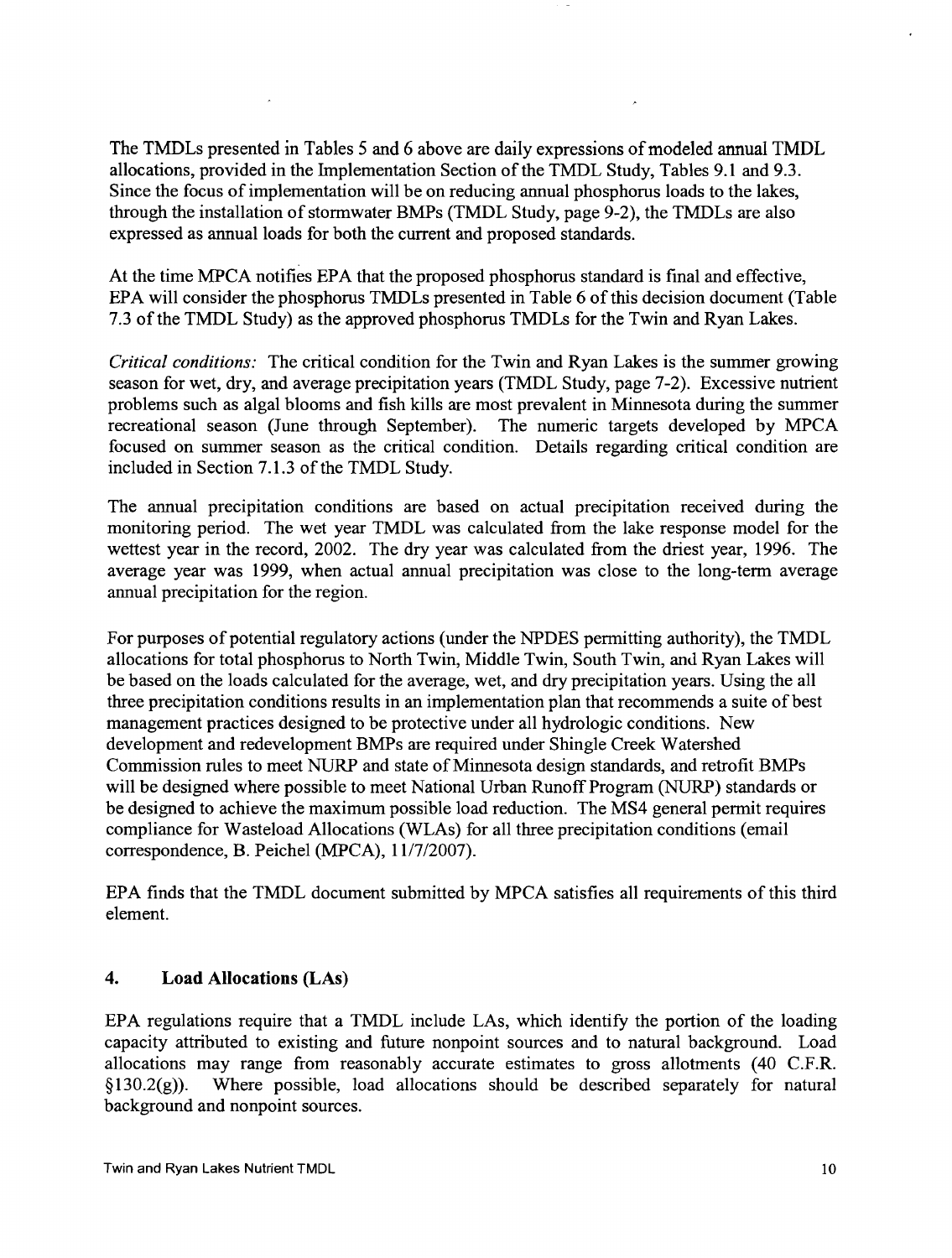#### *Comments:*

Load allocations for each of the lakes are provided in Tables 5 and 6 of this decision document and in Tables 7.2 and 7.3 of the TMDL Study. For each lake the load allocation is the same for average, dry and wet precipitation years.

As discussed in Section 3 above, at the time MPCA notifies EPA that the proposed phosphorus standard is final and effective, the gross WLAs for North Twin Lake and South Twin Lake will increase as set forth in Table 6 of this decision document (Table 7.3 of the TMDL Study).

The load allocations for the Twin and Ryan Lakes were developed for atmospheric deposition, internal loading, and additional loading from a degraded wetland complex (639W) as a gross load. Atmospheric deposition loading was based on published deposition rates for nearby lakes. Atmospheric deposition rates used for this TMDL are included in Table 6.3 of the TMDL Study. Internal loading rates were based on lake-specific estimates that considered lake stratification, growing season length, and mass balance calculations.

For implementation purposes, specific annual load allocations and required reductions were developed for atmospheric deposition and internal loading. These allocations and reductions are provided in the Implementation Section of the TMDL Study (Tables 9.1, 9.2, 9.3 and 9.4).

EPA, finds that the TMDL document submitted by MPCA satisfies all requirements of this fourth element.

# 5. Wasteload Allocations (WLAs)

EPA regulations require that a TMDL include WLAs, which identify the portion of the loading capacity allocated to individual existing and future point source(s) (40 C.F.R. §130.2(h), 40  $C.F.R. §130.2(i)$ . In some cases, WLAs may cover more than one discharger, e.g., if the source is contained within a general permit.

The individual WLAs may take the form of uniform percentage reductions or individual mass based limitations for dischargers where it can be shown that this solution meets WQSs and does not result in localized impairments. These individual WLAs may be adjusted during the NPDES permitting process. If the WLAs are adjusted, the individual effluent limits for each permit issued to a discharger on the impaired water must be consistent with the assumptions and requirements of the adjusted WLAs in the TMDL. If the WLAs are not adjusted, effluent limits contained in the permit must be consistent with the individual WLAs specified in the TMDL. If a draft permit provides for a higher load for a discharger than the corresponding individual WLA in the TMDL, the State/Tribe must demonstrate that the total WLA in the TMDL will be achieved through reductions in the remaining individual WLAs and that localized impairments will not result. All permitees should be notified of any deviations from the initial individual WLAs contained in the TMDL. EPA does not require the establishment of a new TMDL to reflect these revised allocations as long as the total WLA, as expressed in the TMDL, remains the same or decreases, and there is no reallocation between the total WLA and the total LA.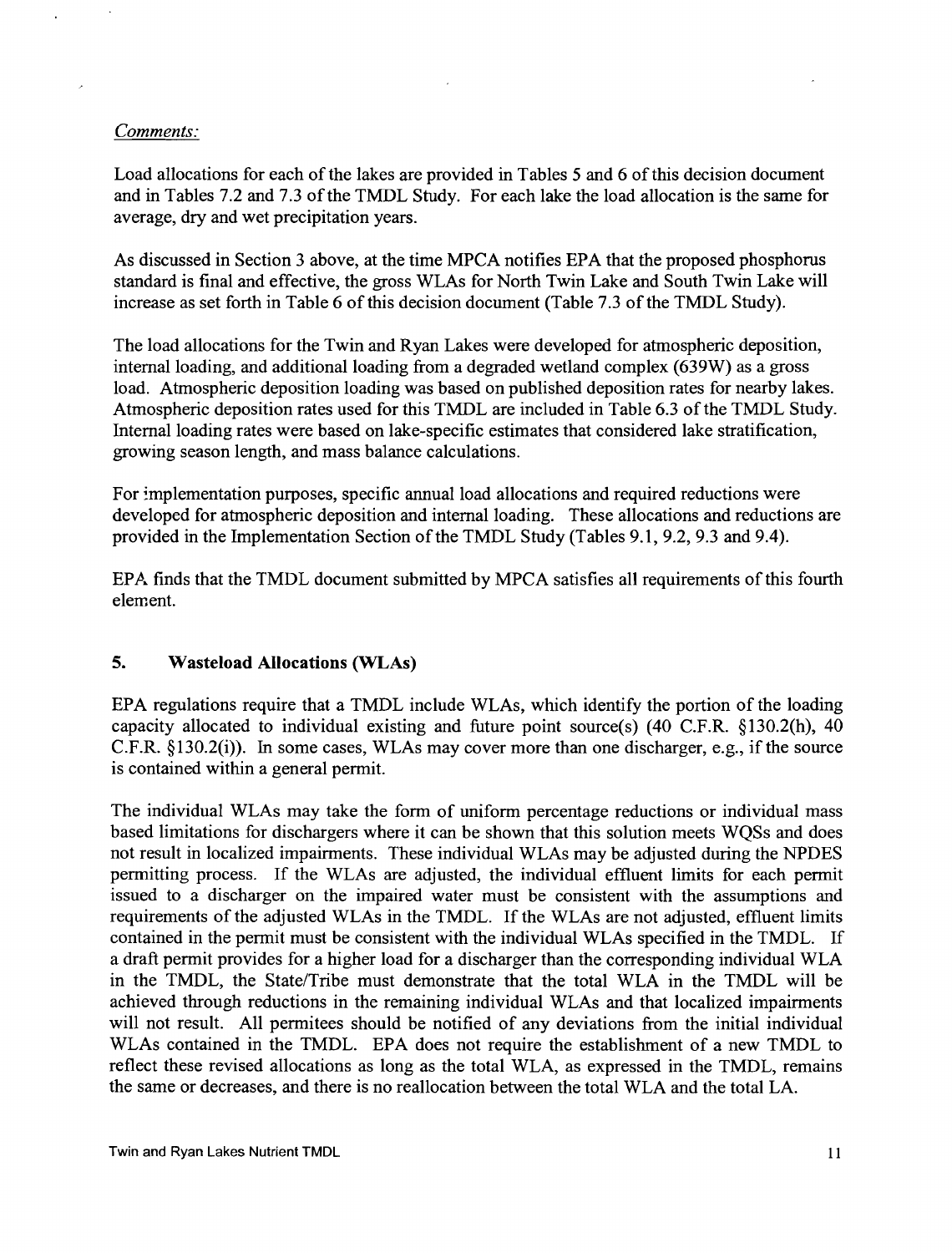#### *Comments:*

Wasteload allocations (WLAs) are discussed in Section 7.1 of the TMDL Study. WLAs are based on Canfield-Bachman model outputs as discussed in Section 3 above. WLAs for each of the lakes are provided in Tables 5 and 6 of this decision document and in Tables 7.2 and 7.3 of the TMDL Study. For implementation purposes, specific annual load allocations and required reductions were developed for stormwater loading. These allocations and reductions are provided in the Implementation Section of the TMDL Study (Tables 9.1, 9.2, 9.3 and 9.4).

The TMDLs assign all of the available WLA for each lake to NPDES-permitted stormwater sources. Only one permitted industrial discharger (MNG250048; non-contact cooling water discharge) was identified in the watershed. MPCA does not consider the industrial discharger to be a source of phosphorus and did not assign a WLA. Thus, EPA considers the WLA for this facility to be 0 kg/day. As stated in the TMDL Study (page 7-2) if, in the future, MPCA determines the industrial discharger to be a source of phosphorus, then the discharger will be assigned a WLA (TMDL Study, page 7-2).

MPCA determined that there was not enough information available to assign individual WLAs to NPDES-pennitted stormwater sources in the watershed. As a result, the eight NPDES-permitted municipal stormwater sources identified in the TMDL Study are included in a gross WLA for phosphorus for each lake. The NPDES sources included under each lake's gross WLA are identified in Table 7 below.

| NPDES Permit Number                             | North Twin<br>Gross WLA | Middle Twin<br>Gross WLA | South Twin<br>Gross WLA | <b>Ryan Gross</b><br>WLA |  |  |
|-------------------------------------------------|-------------------------|--------------------------|-------------------------|--------------------------|--|--|
| MS400006-Brooklyn Center                        |                         |                          |                         |                          |  |  |
| MS400007- Brooklyn Park                         |                         |                          |                         |                          |  |  |
| MS400012-Crystal                                |                         |                          |                         |                          |  |  |
| MS40061018-Minneapolis                          | N/A                     | N/A                      | N/A                     |                          |  |  |
| MS400039-New Hope                               |                         |                          |                         |                          |  |  |
| MS400046-Robbinsdale                            | N/A                     |                          |                         |                          |  |  |
| MS400138-Hennepin                               |                         |                          |                         |                          |  |  |
| MS400170-MnDOT                                  | N/A                     |                          |                         |                          |  |  |
| $N/A$ = Not applicable – does not drain to lake |                         |                          |                         |                          |  |  |

Table 7. NPDES Permitted Facilities Included in Gross WLAs for Each Lake Watershed

The Shingle Creek Watershed Management Commission (SCWMC) has statutory authority to manage stormwater in the Shingle Creek watershed, including the Twin and Ryan Lakes subwatersheds (TMDL Study, page 10-1). Each of the pennitted stormwater facilities identified in Table 7 above agreed to implement stormwater best management practices (BMPs) to the maximum extent practicable. SCWMC will develop an implementation plan that is consistent with the gross WLA provided in this TMDL Study (page 10-3).

As discussed in Section 3 above, at the time MPCA notifies EPA that the proposed phosphorus standard is final and effective, the gross WLAs for North Twin Lake and South Twin Lake will increase as set forth in Table 6 of this decision document (Table 7.3 of the TMDL Study).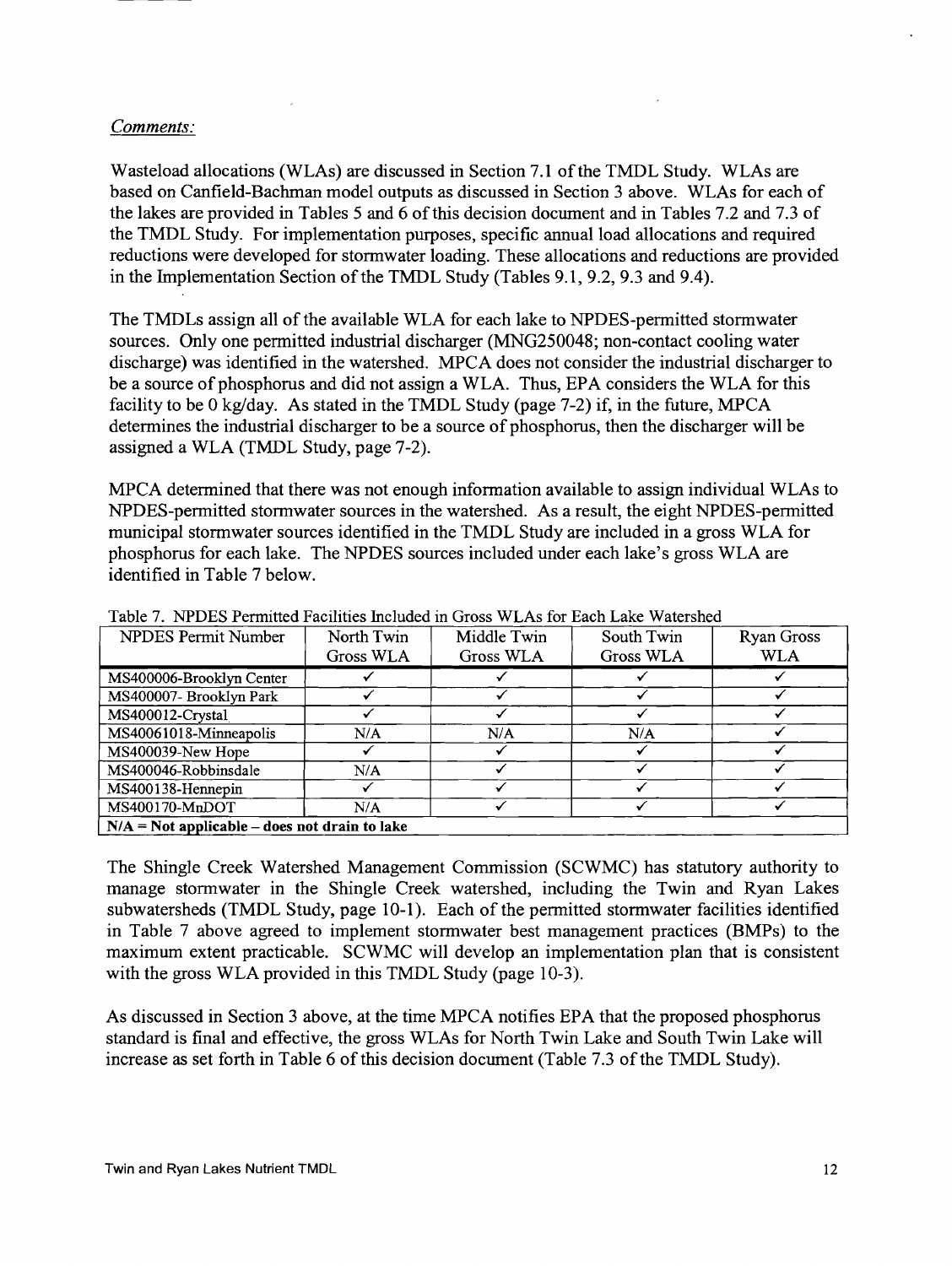EPA finds that the TMDL document submitted by MPCA satisfies all requirements of this fifth element.

# 6. Margin of Safety (MOS)

The statute and regulations require that a TMDL include a margin of safety (MOS) to account for any lack of knowledge concerning the relationship between load and wasteload allocations and water quality (CWA §303(d)(1)(C), 40 C.F.R. §130.7(c)(1)). EPA's 1991 TMDL Guidance explains that the MOS may be implicit, i.e., incorporated into the TMDL through conservative assumptions in the analysis, or explicit, i.e., expressed in the TMDL as loadings set aside for the MOS. If the MOS is implicit, the conservative assumptions in the analysis that account for the MOS must be described. If the MOS is explicit, the loading set aside for the MOS must be identified.

# *Comments:*

The TMDLs for Twin and Ryan Lakes rely on an implicit margin of safety (MOS), based on conservative modeling assumptions. These assumptions include the use of low sedimentation rates in the Canfield-Bachman model, likely under-predicting sedimentation rates (TMDL Study, page 7-10). The model only considered adjustments in phosphorus loading to meet water quality standards, and did not consider variation in sedimentation rates. The low sedimentation rates used in the model results in the need for greater nutrient reductions to meet water quality standards.

EPA finds that the TMDL document submitted by MPCA satisfies all requirements of this sixth element.

# 7. Seasonal Variation

The statute and regulations require that a TMDL be established with consideration of seasonal variations. The TMDL must describe the method chosen for including seasonal variations.  $(CWA §303(d)(1)(C), 40 C.F.R. §130.7(c)(1)).$ 

#### *Comments:*

The severity of nutrient-related algal growth in the Twin and Ryan Lakes is greatest in the summer months. The nutrient targets used in this TMDL were established to meet the most critical period (summer), therefore, the TMDLs will be protective ofwater quality during all other seasons (TMDL Study, page 7-9).

EPA finds that the TMDL document submitted by MPCA satisfies all requirements of this seventh element.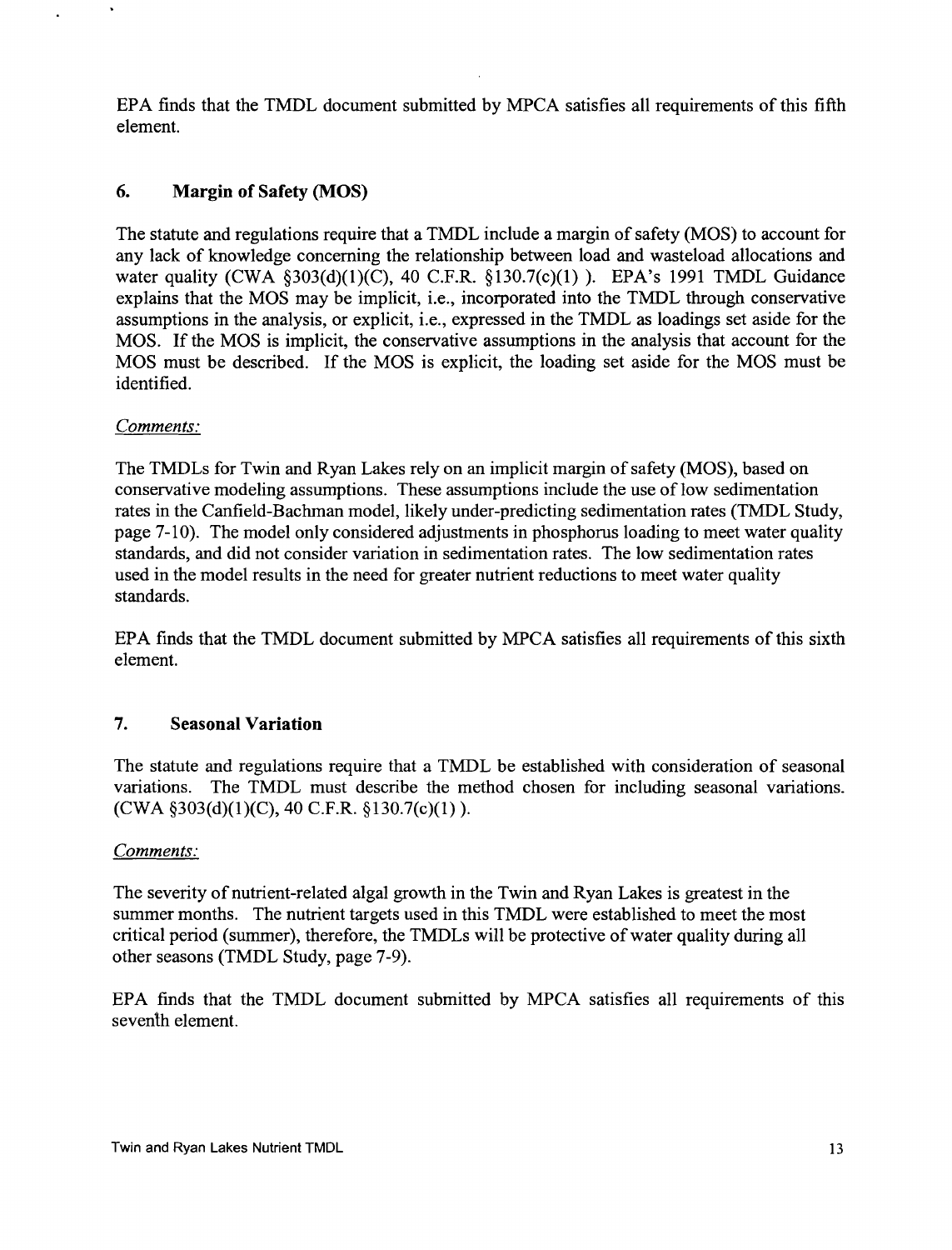#### 8. Reasonable Assurances

When a TMDL is developed for waters impaired by point sources only, the issuance of a National Pollutant Discharge Elimination System (NPDES) permit(s) provides the reasonable assurance that the wasteload allocations contained in the TMDL will be achieved. This is because 40 C.F.R. 122.44(d)(1)(vii)(B) requires that effluent limits in permits be consistent with "the assumptions and requirements of any available wasteload allocation" in an approved TMDL.

When a TMDL is developed for waters impaired by both point and nonpoint sources, and the WLA is based on an assumption that nonpoint source load reductions will occur, EPA's 1991 TMDL Guidance states that the TMDL should provide reasonable assurances that nonpoint source control measures will achieve expected load reductions in order for the TMDL to be approvable. This information is necessary for EPA to detennine that the TMDL, including the load and wasteload allocations, has been established at a level necessary to implement water quality standards.

EPA's August 1997 TMDL Guidance also directs Regions to work with States to achieve TMDL load allocations in waters impaired only by nonpoint sources. However, EPA cannot disapprove a TMDL for nonpoint source-only impaired waters, which do not have a demonstration of reasonable assurance that LAs will be achieved, because such a showing is not required by current regulations.

#### *Comments:*

Reasonable Assurance is discussed in detail in Section 10 of the TMDL Study. A summary is provided below:

*Watershed Management:* The Shingle Creek Watershed Management Commission (SCWMC) is responsible for the protecting and improving water resources in the Shingle Creek watershed. SCWMC is a joint powers organization with statutory authority to manage stormwater in the Twin and Ryan Lakes subwatersheds (TMDL Study, page 10-1). Under the Joint Powers Agreement, all nine cities within the watershed agreed to common goals and standards to be addressed by a watershed management plan. SCWMC developed several plans to further progress towards meeting water quality goals, including the Water Quality Plan (2007), a revised Capital Improvement Plan (2007), and a Cost Sharing Policy (2007). The TMDLs will guide development of revised plans (TMDL Study, page 10-2), including a TMDL implementation plan to be finalized by MPCA upon approval of the Twin and Ryan Lakes TMDLs (personal communication, Joe Bischoff, 10/30/2007). A summary of SCWMC's Water Quality Plan (WQP) is provided in the Implementation Section of the TMDL Study (Section 9). The WQP includes a IO-year plan for meeting water quality goals for each lake in the watershed. The WQP provides plans for monitoring, watershed management, capital improvement, and education and outreach.

In addition to funding provided by the nine cities in the watershed, SCWMC receives significant watershed management funding from MPCA, the Board of Water Resources, the Metropolitan Council, and the Minnesota Department of Natural Resources (TMDL Study, page 10-2).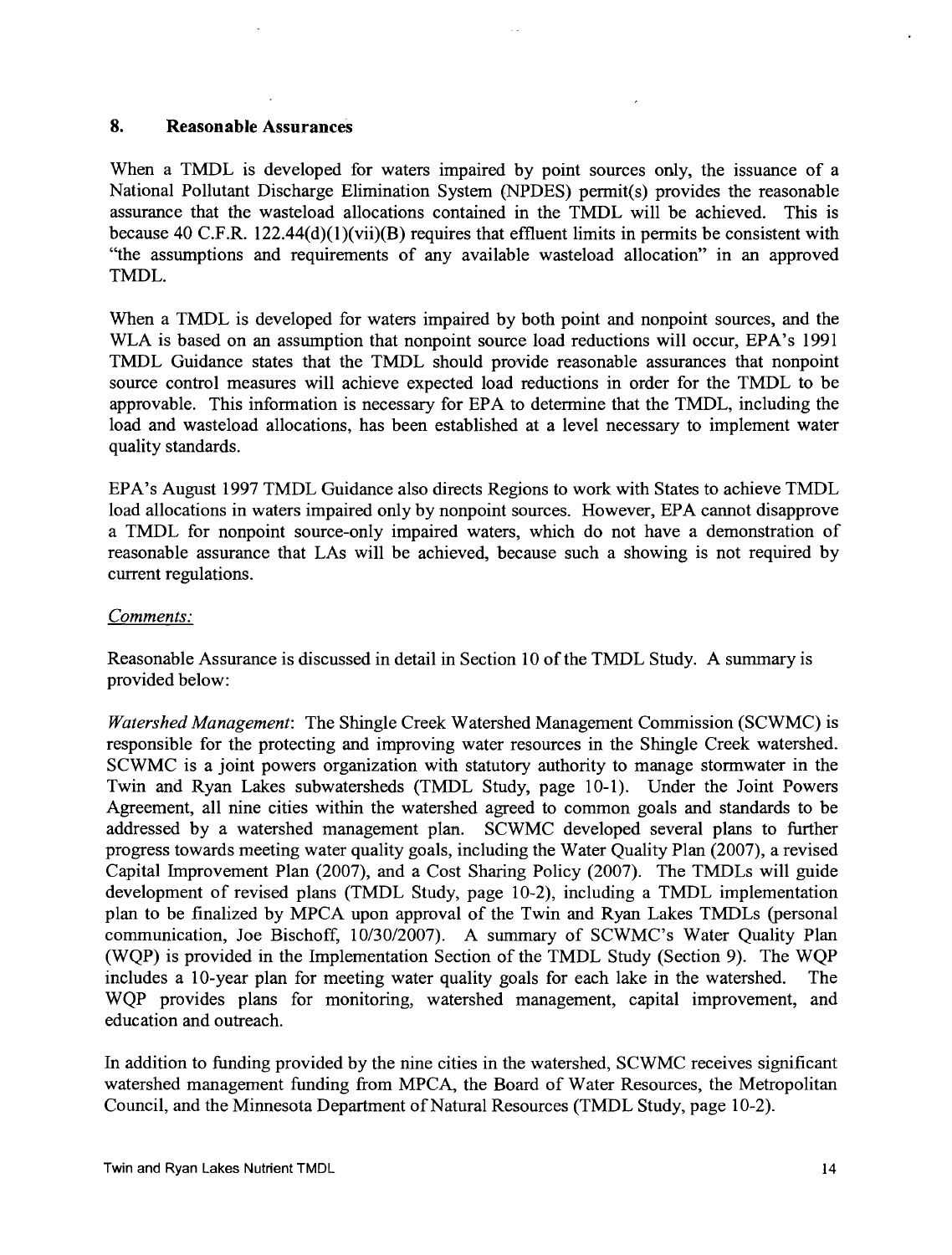*NPDES MS4 Permits:* The entire watershed is covered under NPDES regulation and Minnesota's General Pennit requiring MS4s to amend their NPDES Storm Water Pollution Prevention Programs (SWPPPs) to ensure consistency with applicable TMDL WLA requirements. The General Stormwater Permit requires modification of SWPPPs within 18 months of approval of a TMDL. According to the TMDL Study, each of the permitted stormwater facilities identified in Table 7, above, will comply with this requirement (TMDL Study, page 10-3). The TMDL Study (page 10-3) states that SCWMC will develop an implementation plan that is consistent with the gross WLA provided in this TMDL Study. As discussed above, the TMDL implementation plan will be finalized by MPCA upon approval of the Twin and Ryan Lakes TMDLs. SCWMC's implementation plan will identify specific BMPs necessary to achieve the WLA and the individual SWPPPs will be modified accordingly (TMDL Study, page 10-3).

EPA finds that the TMDL document submitted by MPCA satisfies all requirements ofthis eighth element.

# 9. Monitoring Plan to Track TMDL Effectiveness

EPA's 1991 document, *Guidance for Water Quality-Based Decisions: The TMDL Process* (EPA 440/4-91-001), recommends a monitoring plan to track the effectiveness of a TMDL, particularly when a TMDL involves both point and nonpoint sources, and the WLA is based on an assumption that nonpoint source load reductions will occur. Such a TMDL should provide assurances that nonpoint source controls will achieve expected load reductions and, such TMDL should include a monitoring plan that describes the additional data to be collected to determine if the load reductions provided for in the TMDL are occurring and leading to attainment of water quality standards.

# *Comments:*

SCWMC will lead monitoring and tracking of BMP effectiveness efforts in the watershed (email correspondence, J. Bischoff, 10/30/2007). SCWMC has an annual monitoring budget and conducts some routine monitoring in the watershed. SCWMC also supports a monitoring program operated by volunteer citizens who collect macroinvertebrate data and samples on a biweekly basis. Details regarding SCWMC's planned monitoring activities are included in the Shingle Creek Water Quality Plan (WQP). The 2006 WQP is available at http://www.shinglecreek.org/fwqp.pdf. SCWMC is in the process of posting an updated 2007 version of the WQP. A summary of planned lake monitoring parameters, frequency, and responsible parties is provided in Table 8 below.

| <b>Parameter</b> | <b>Sites</b>                | <b>Frequency</b> | Responsible<br>Party | <b>Analyses</b> |
|------------------|-----------------------------|------------------|----------------------|-----------------|
| Chlorophyll-a    | <b>Surface</b>              | Bi-weekly        | <b>SCWMC</b>         | Lab             |
| Total P          | Surface, bottom   Bi-weekly |                  | <b>SCWMC</b>         | Lab             |
| Ortho P          | Surface, bottom   Bi-weekly |                  | <b>SCWMC</b>         | Lab             |

Table 8. Planned Lake Monitoring Parameters And Frequency (email correspondence, J. Bischoff, 10/30/2007)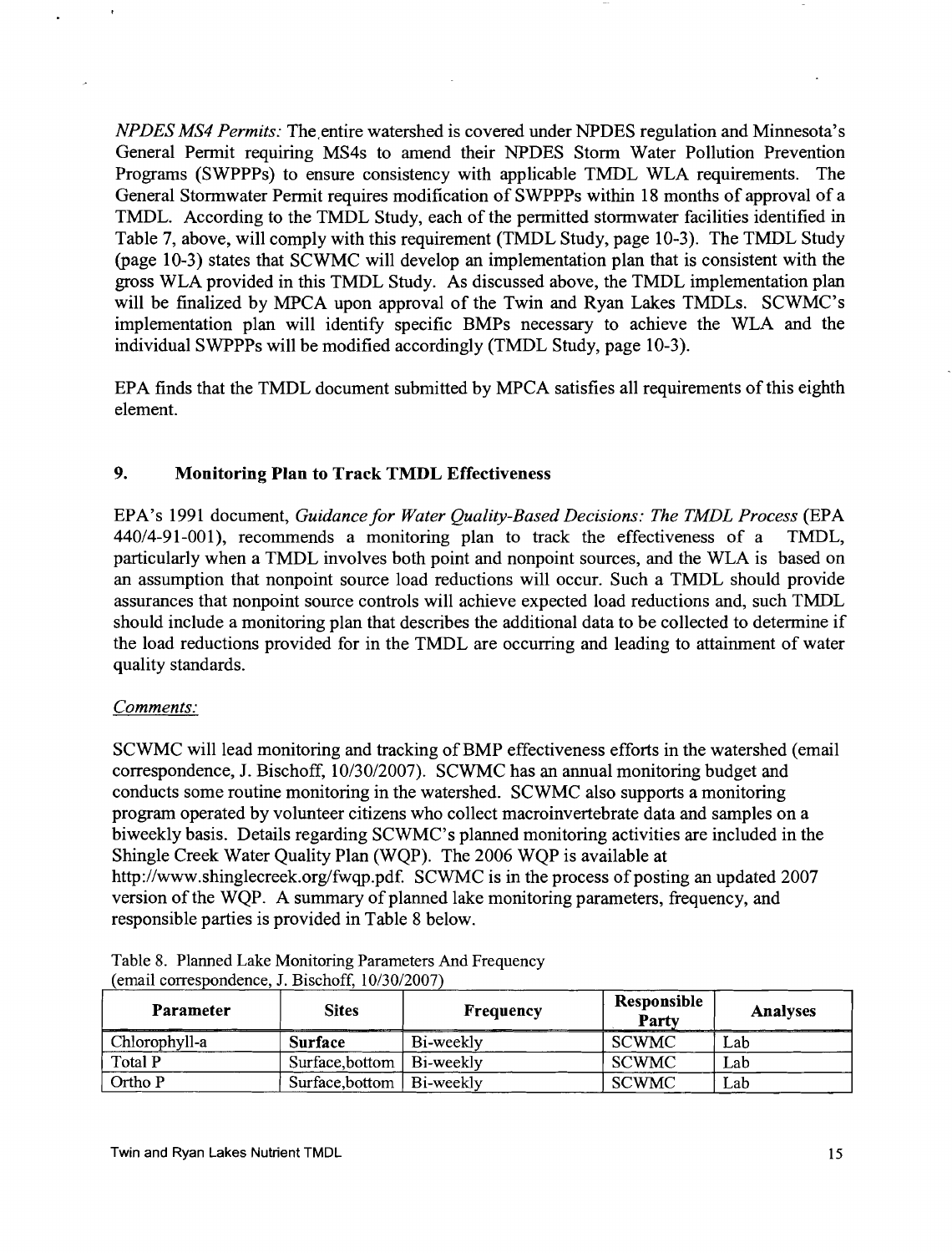| <b>Parameter</b>                | <b>Sites</b>    | Frequency            | Responsible<br>Party | <b>Analyses</b> |
|---------------------------------|-----------------|----------------------|----------------------|-----------------|
| <b>TKN</b>                      | Surface, bottom | Bi-weekly            | <b>SCWMC</b>         | Lab             |
| Total Fe                        | <b>Bottom</b>   | Bi-weekly            | <b>SCWMC</b>         | Lab             |
| Temp/DO/conductivity<br>profile | Profile         | Bi-weekly            | <b>SCWMC</b>         | Field probe     |
| Secchi depth                    | Profile         | Bi-weekly            | <b>SCWMC</b>         | Field reading   |
| Zooplankton                     | Counts          | Spring, summer, fall | <b>SCWMC</b>         | Field reading   |
| Phytoplankton                   | Counts          | Spring, summer, fall | <b>SCWMC</b>         | Field reading   |
| Fish                            |                 | Summer, winter       | DNR?                 | Field reading   |

EPA finds that the TMDL document submitted by MPCA satisfies all requirements of this ninth element.

# 10. Implementation

EPA policy encourages Regions to work in partnership with States/Tribes to achieve nonpoint source load allocations established for 303(d)-listed waters impaired by nonpoint sources. Regions may assist States/Tribes in developing implementation plans that include reasonable assurances that nonpoint source LAs established in TMDLs for waters impaired solely or primarily by nonpoint sources will in fact be achieved. In addition, EPA policy recognizes that other relevant watershed management processes may be used in the TMDL process. EPA is not required to and does not approve TMDL implementation plans.

#### *Comments:*

The submitted TMDL Study does not contain a formal implementation plan, since it is not required as a condition for TMDL approval under the current U.S. EPA regulations. However, Section 9 of the TMDL Study does include an implementation framework and a summary of planned activities. As stated above, the formal TMDL implementation plan will be finalized by MPCA upon approval of the Twin and Ryan Lakes TMDLs. Based on the phosphorus loading reduction estimates provided in Section 9 of the TMDL Study (Tables 9.2 and 9.4), the final TMDL Implementation Plan will provide detailed plans for nutrient reductions. Potential activities, identified by SCWMC, for controlling nutrients in the Twin and Ryan Lakes Watershed are summarized below.

#### Potential Actions for Controlling Nutrients in the Twin and Ryan Lakes Watershed (Excerpt from TMDL Study, pages 9-4 & 9-5):

#### All Lakes

- Conduct aquatic plant surveys
- Shoreline restoration to improve runoff filtration
- Increase infiltration of direct runoff
- Increase frequency of street sweeping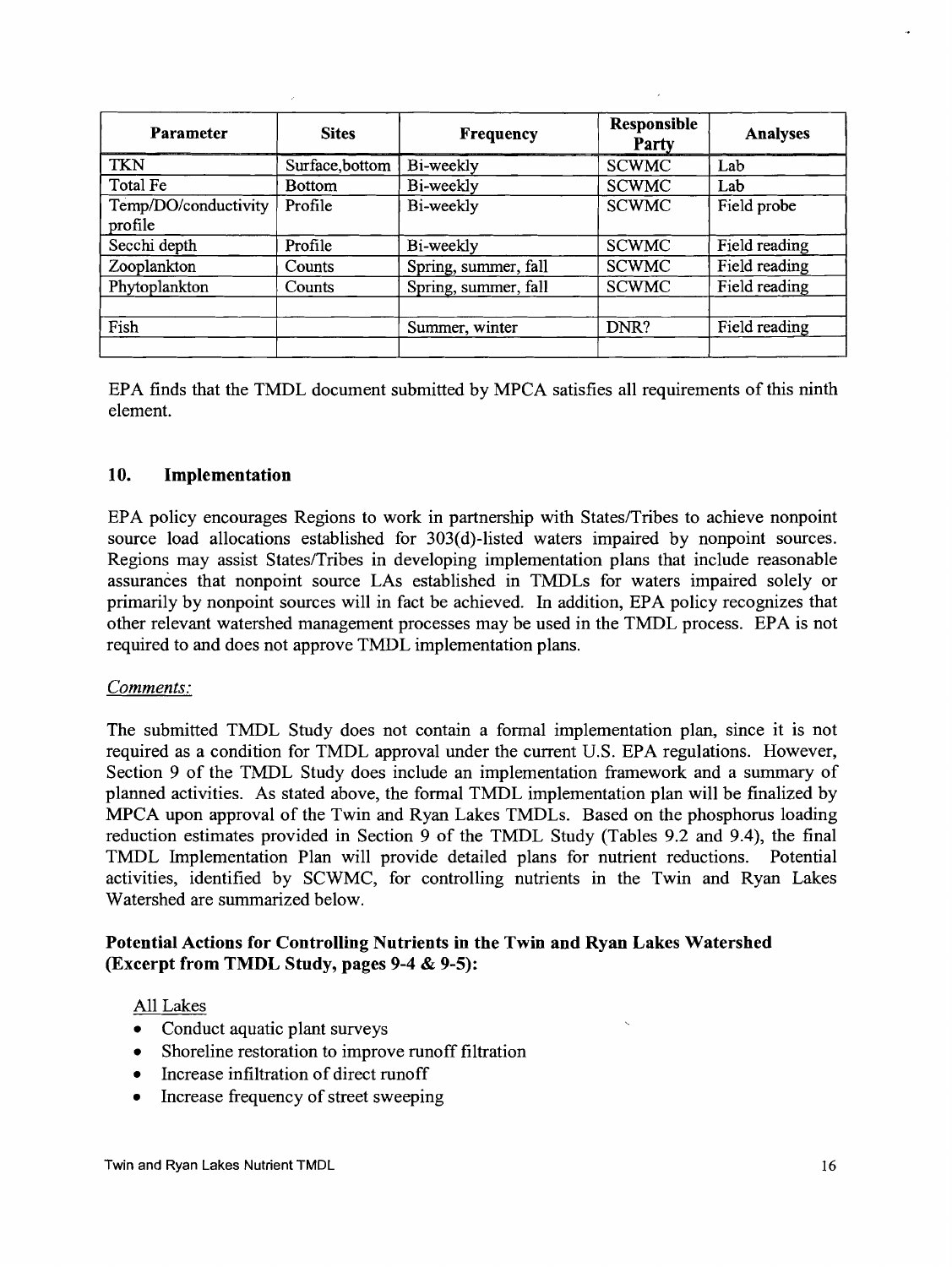# North Twin Lake

 $\sqrt{1}$ 

- Rough fish removal
- Add water quality ponds
- Monitor and maintain ponds to sustain performance
- Install underground storm water treatment devices
- Restore DNR Wetland 639W

# Middle Twin Lake

• Reductions in North Twin Lake will result in improved water quality

# South Twin Lake

- Add water quality ponds
- Monitor and maintain ponds to sustain performance
- Install underground storm water treatment devices
- Consider alum treatment to address internal loading of phosphorus

# Ryan Lake

- Increase treatment
- Monitor and maintain ponds to sustain performance
- Increase rain gardens, filtration
- Shoreline restoration and maintenance
- Conduct plant survey and prepare management plan
- Biological management

EPA reviews, but does not approve, implementation plans. EPA finds that this criterion has been adequately addressed.

# **11. Public Participation**

EPA policy is that there should be full and meaningful public participation in the TMDL development process. The TMDL regulations require that each State/Tribe must subject calculations to establish TMDLs to public review consistent with its own continuing planning process (40 C.F.R. §130.7(c)(1)(ii)). In guidance, EPA has explained that final TMDLs submitted to EPA for review and approval should describe the State's/Tribe's public participation process, including a summary of significant comments and the State's/Tribe's responses to those comments. When EPA establishes a TMDL, EPA regulations require EPA to publish a notice seeking public comment (40 C.F.R. §130.7(d)(2)).

Provision of inadequate public participation may be a basis for disapproving a TMDL. If EPA determines that a State/Tribe has not provided adequate public participation, EPA may defer its approval action until adequate public participation has been provided for, either by the State/Tribe or by EPA.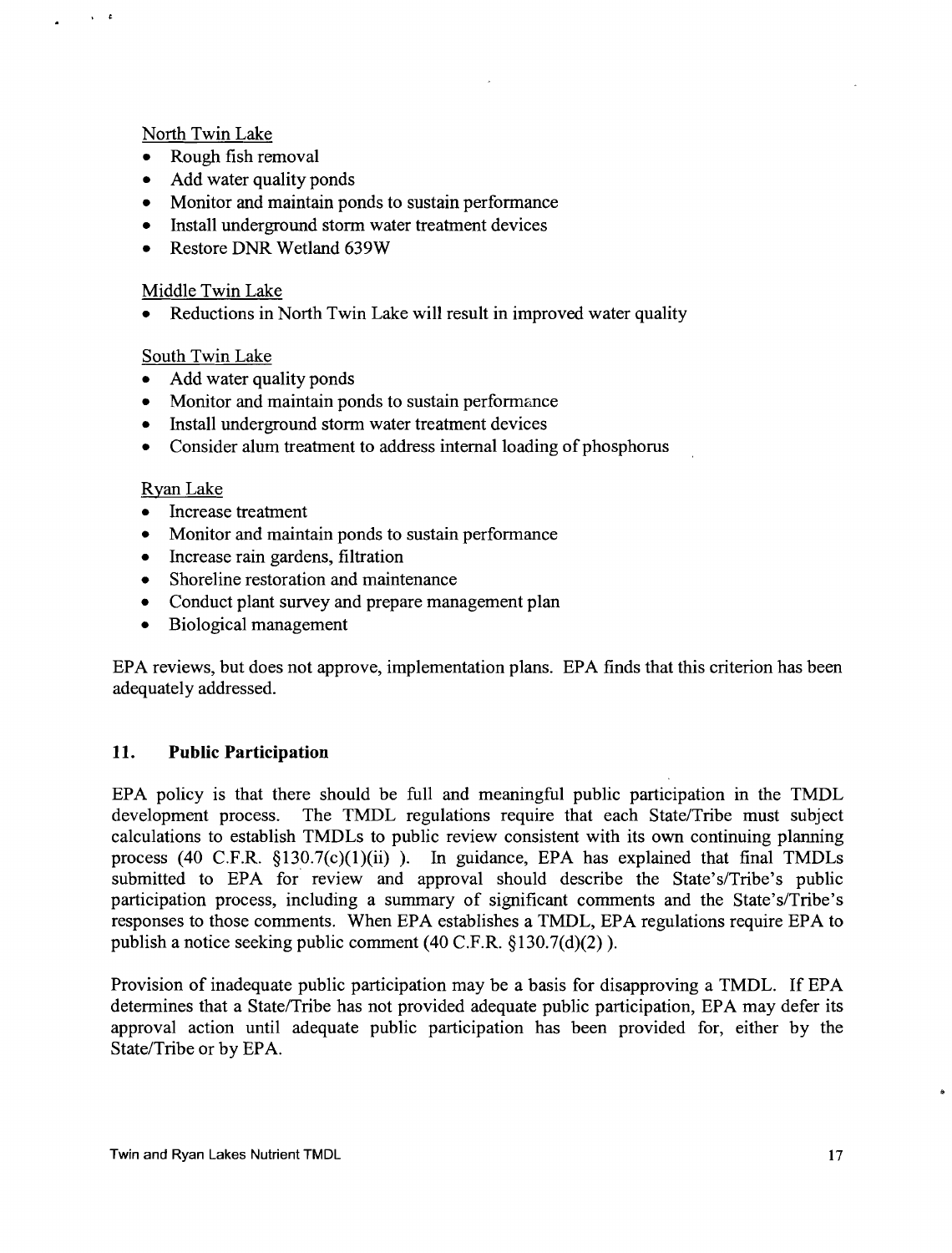#### *Comments:*

The Twin and Ryan Lakes TMDL project was administered locally through SCWMC. A technical advisory committee was established for the TMDL Study in order to involve interested stakeholders. The committee included local cities, SCWMC, representatives of MPCA and MDNR, the Metropolitan Council, and the US Geological Survey. All meetings were open to the public. The committee held meetings to discuss watershed TMDL efforts, including the Twin and Ryan Lake TMDL Study, on December 8, 2005, February 10, 2006, March 9, 2006, and June 27, 2007. A general stakeholder meeting was held for the Twin and Ryan Lakes TMDL Study on October 11, 2005.

MPCA placed the Draft Twin and Ryan Lakes TMDL Study on public notice from September 17, 2007 to October 15, 2007, to provide an opportunity for public comment. The draft TMDL was posted at: http://www.pca.state.mn.us/water/tmdl/tmdl-draft.html, the MPCA's TMDL web site. U.S. EPA sent MPCA comments on the Draft TMDL, and the comments were adequately addressed in the final TMDL. One set of comments were received during the TMDL public notice period. Public comments were addressed appropriately by MPCA. EPA finds that the TMDL document submitted by MPCA satisfies all requirements of this eleventh element.

# 12. Submittal Letter

A submittal letter should be included with the TMDL submittal, and should specify whether the TMDL is being submitted for a *technical review orfinal review and approval.* Each final TMDL submitted to EPA should be accompanied by a submittal letter that explicitly states that the submittal is a final TMDL submitted under Section 303(d) of the Clean Water Act for EPA review and approval. This clearly establishes the State's/Tribe's intent to submit, and EPA's duty to review, the TMDL under the statute. The submittal letter, whether for technical review or final review and approval, should contain such identifying infonnation as the name and location of the waterbody, and the pollutant(s) of concern.

#### *Comments:*

MPCA's October 26, 2007 correspondence signed by Brad Moore, Commissioner, addressed to Kevin Pierard, Acting Director, U.S. EPA, Region 5, Water Division, states that the Twin and Ryan Lakes Nutrient TMDL Study (dated October 2007) for excess nutrients and supporting documentation and information are submitted under Section 303(d) of the Clean Water Act for U.S. EPA final review and approval.

EPA finds that the TMDL document submitted by MPCA satisfies all requirements of this twelfth element.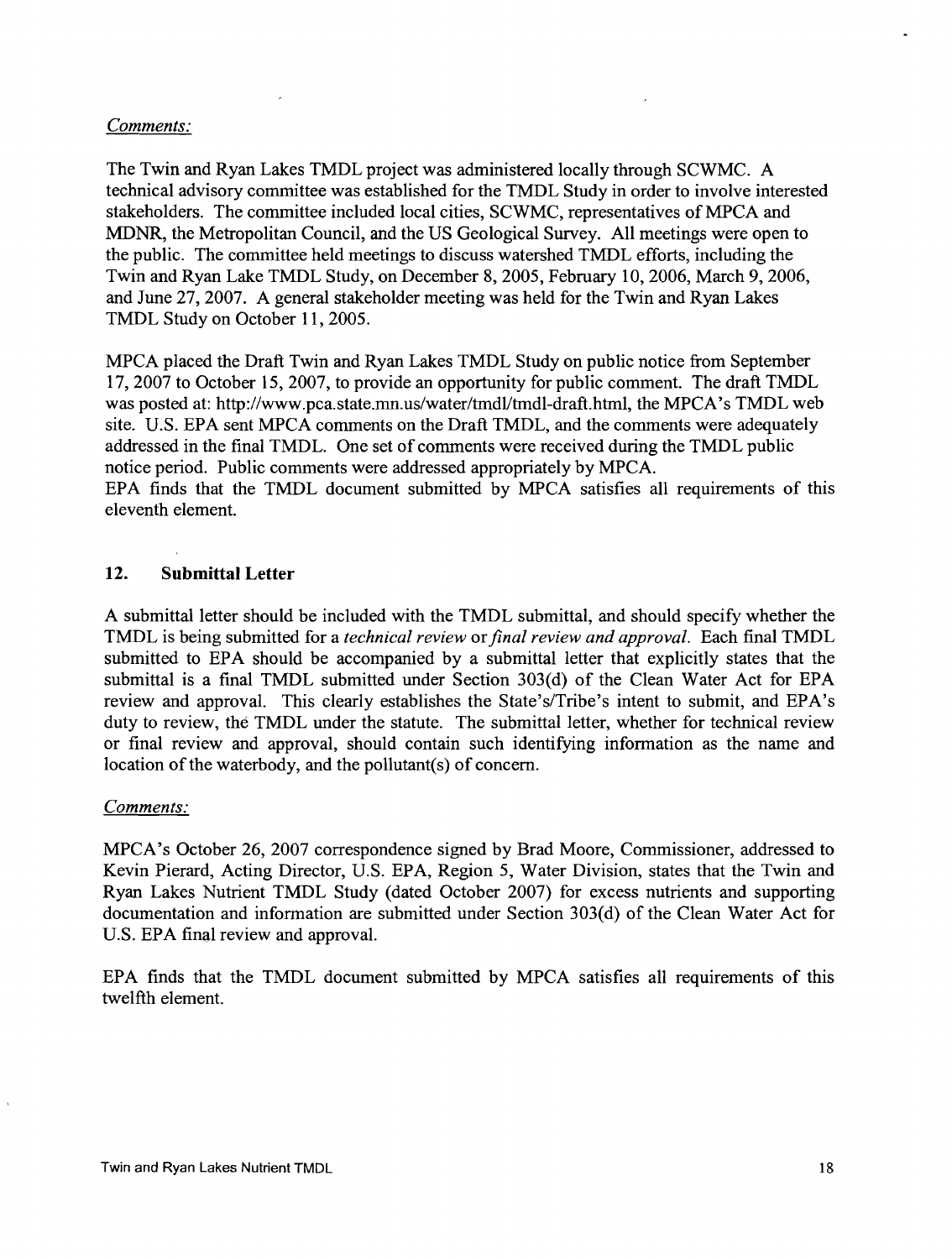# 13. Conclusion

After a full and complete review, EPA finds that the phosphorus TMDLs for the Twin and Ryan Lakes satisfy all of the elements of an approvable TMDL. This decision document addresses 4 TMDLs for 4 waterbody segments as identified on Minnesota's 2006 303(d) list (see summary table below).

| Reach            | <b>MDNR Lake</b><br><b>Assessment</b><br>Unit ID | <b>Affected use</b>   | <b>TMDL</b><br><b>Pollutant</b> |
|------------------|--------------------------------------------------|-----------------------|---------------------------------|
| North Twin Lake  | 27-0042-01                                       | Aquatic<br>recreation | Total<br>Phosphorus             |
| Middle Twin Lake | 27-0042-02                                       | Aquatic<br>recreation | Total<br>Phosphorus             |
| South Twin Lake  | 27-0042-03                                       | Aquatic<br>recreation | Total<br>Phosphorus             |
| Ryan Lake        | 27-0058-00                                       | Aquatic<br>recreation | Total<br>Phosphorus             |

EPA's approval of this TMDL does not extend to those waters that are within Indian Country, as defined in 18 U.S.C. Section 1151. EPA is taking no action to approve or disapprove TMDLs for those waters at this time. EPA, or eligible Indian Tribes, as appropriate, will retain responsibilities under the CWA Section 303(d) for those waters.